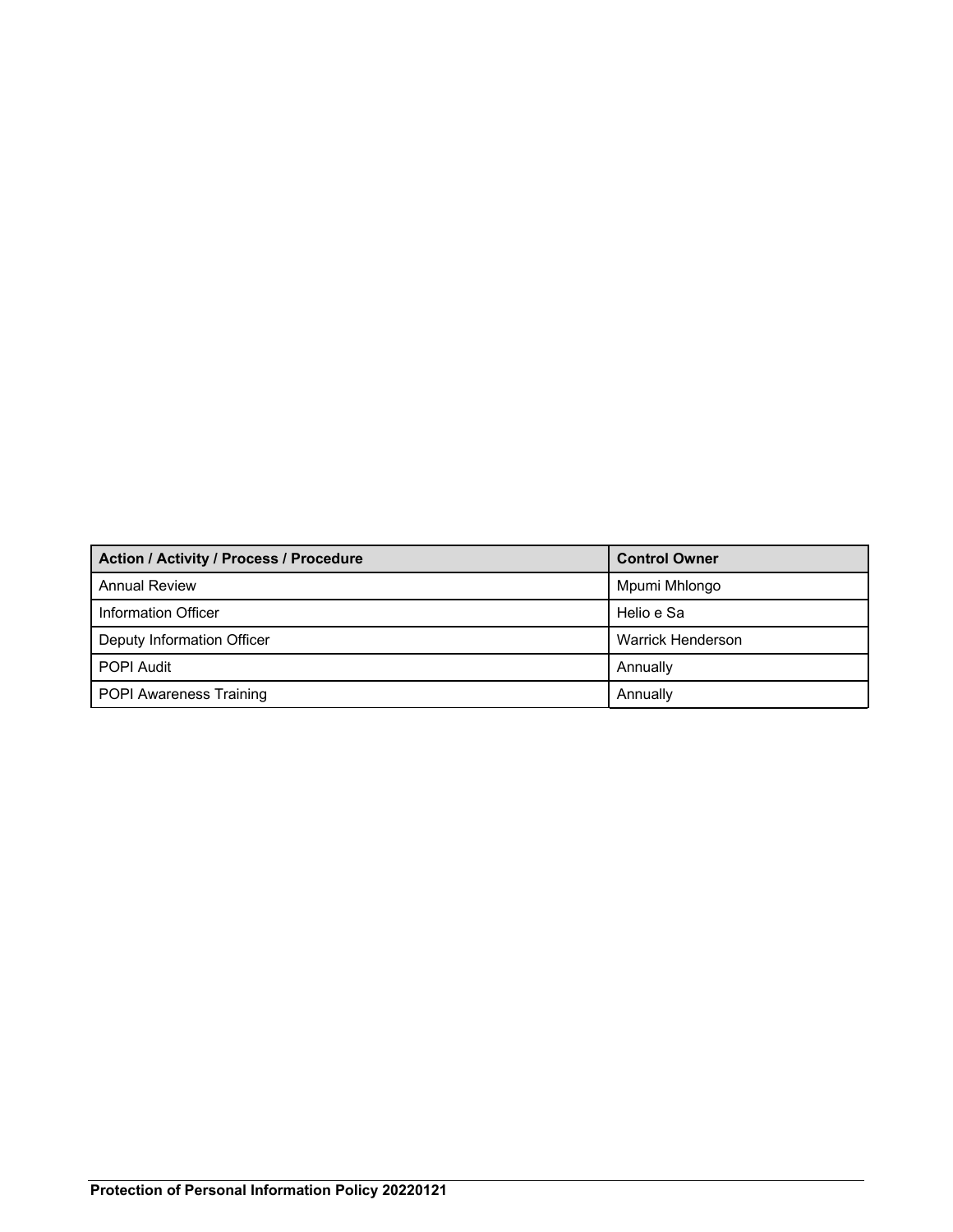**PROTECTION OF PERSONAL INFORMATION POLICY** 

| Version                                 | 20212022                                                            |
|-----------------------------------------|---------------------------------------------------------------------|
| <b>Publishing Date</b>                  | 01 November 2021                                                    |
| Last Review Date                        | 2020                                                                |
| <b>Frequency of Review</b>              | Annually or when required                                           |
| <b>Next Review Date</b>                 | 01 November 2022                                                    |
| <b>Policy Owner</b>                     | ASE Support Services (Pty) Ltd and UniQ Benefit Solutions (Pty) Ltd |
| Responsible Business Unit   ASE and FMS |                                                                     |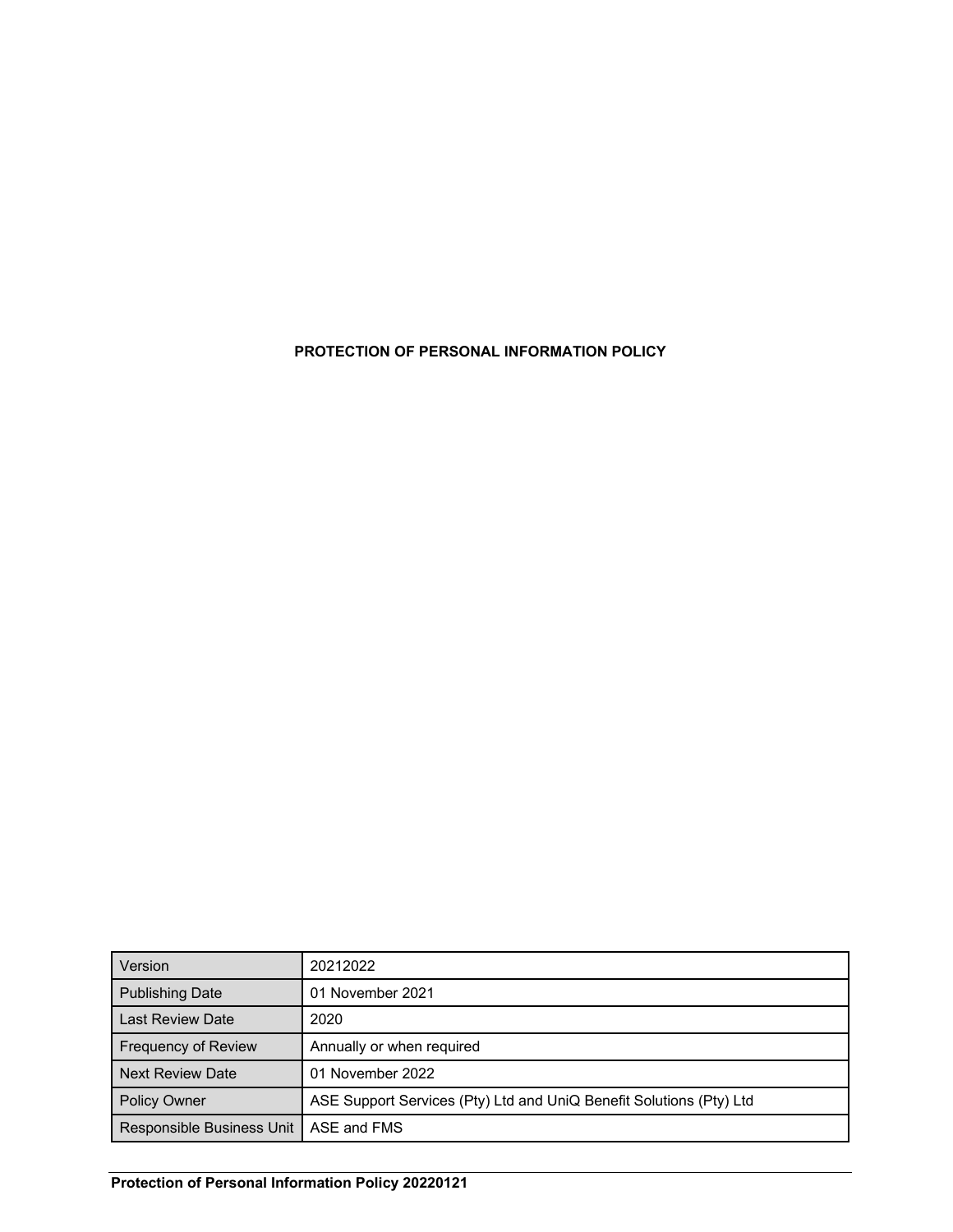## **POLICY STATEMENT**

- This policy forms part of the policy owner's internal business processes and procedures.
- Any reference to the "organisation" shall be interpreted to include the "policy owner".
- The organisation's governing body, its employees, volunteers, contractors, suppliers and any other persons acting on behalf of the organisation are required to familiarise themselves with the policy's requirements and undertake to comply with the stated processes and procedures.
- Risk owners and control owners are responsible for overseeing and maintaining control procedures and activities.

## **POLICY ADOPTION**

By signing this document, I authorise the policy owner's approval and adoption of the processes and procedures outlined herein.

| Name & Surname | Helio Baptista e Sa  |
|----------------|----------------------|
| Capacity       | General Manager: AFS |
| Signature      | 10                   |
| Date           | 01 November 2021     |

| Name & Surname | Warrick Henderson |
|----------------|-------------------|
| Capacity       | CEO: FMS          |
| Signature      | delpholon         |
| l Date         | 01 November 2021  |

| Name & Surname | Mpumi Mhlongo        |
|----------------|----------------------|
| Capacity       | General Manager: FMS |
| Signature      | <b>M</b>             |
| Date           | 01 November 2021     |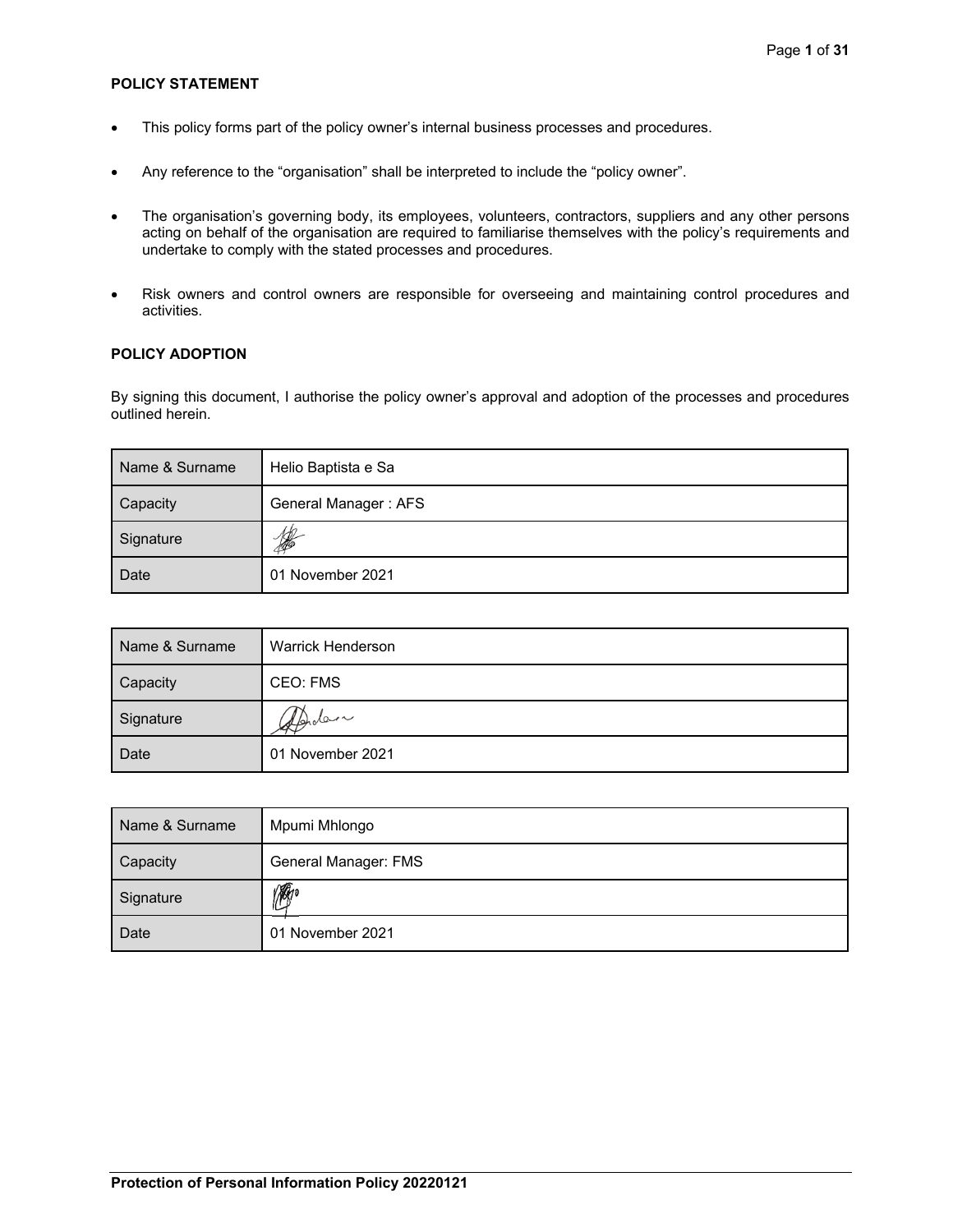# **CONTENTS**

| 1<br>$\mathbf{2}$   |                                                                             |  |  |
|---------------------|-----------------------------------------------------------------------------|--|--|
|                     | 2.1<br>2.2<br>2.3<br>2.4<br>2.5<br>2.6<br>2.7<br>2.8<br>2.9<br>2.10<br>2.11 |  |  |
| 3<br>4<br>5         |                                                                             |  |  |
|                     | 5.1<br>5.2<br>5.3<br>5.4<br>5.5<br>5.6                                      |  |  |
| 6                   |                                                                             |  |  |
|                     | 6.1<br>6.2<br>6.3<br>6.4<br>6.5<br>6.6<br>6.7<br>6.8                        |  |  |
| 7<br>8              |                                                                             |  |  |
|                     | 8.1<br>8.2<br>8.3<br>8.4<br>8.5                                             |  |  |
| 9<br>10<br>11<br>12 |                                                                             |  |  |
|                     |                                                                             |  |  |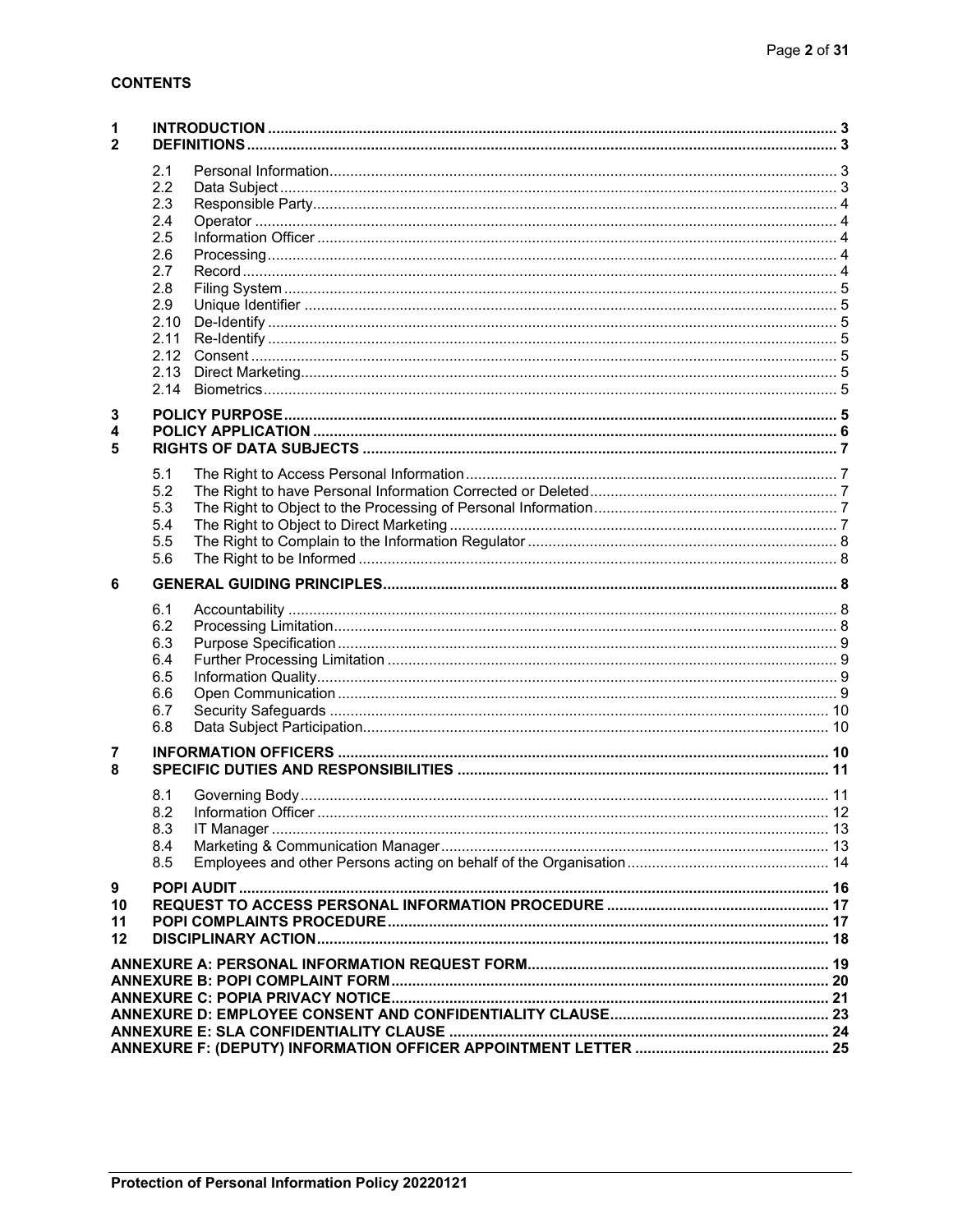## **1 INTRODUCTION**

The right to privacy is an integral human right recognised and protected in the South African Constitution and in the Protection of Personal Information Act 4 of 2013 ("POPIA").

POPIA aims to promote the protection of privacy through providing guiding principles that are intended to be applied to the processing of personal information in a context-sensitive manner.

Through the provision of quality goods and services, the organisation is necessarily involved in the collection, use and disclosure of certain aspects of the personal information of clients, customers, employees and other stakeholders.

A person's right to privacy entails having control over his or her personal information and being able to conduct his or her affairs relatively free from unwanted intrusions.

Given the importance of privacy, the organisation is committed to effectively managing personal information in accordance with POPIA's provisions.

### **2 DEFINITIONS**

# **2.1 Personal Information**

Personal information is any information that can be used to reveal a person's identity. Personal information relates to an identifiable, living, natural person, and where applicable, an identifiable, existing juristic person (such as a company), including, but not limited to information concerning:

- race, gender, sex, pregnancy, marital status, national or ethnic origin, colour, sexual orientation, age, physical or mental health, disability, religion, conscience, belief, culture, language and birth of a person;
- information relating to the education or the medical, financial, criminal or employment history of the person;
- any identifying number, symbol, email address, physical address, telephone number, location information, online identifier or other particular assignment to the person;
- the biometric information of the person;
- the personal opinions, views or preferences of the person;
- correspondence sent by the person that is implicitly or explicitly of a private or confidential nature or further correspondence that would reveal the contents of the original correspondence;
- the views or opinions of another individual about the person;
- the name of the person if it appears with other personal information relating to the person or if the disclosure of the name itself would reveal information about the person.

### **2.2 Data Subject**

This refers to the natural or juristic person to whom personal information relates, such as an individual client, customer or a company that supplies the organisation with products or other goods.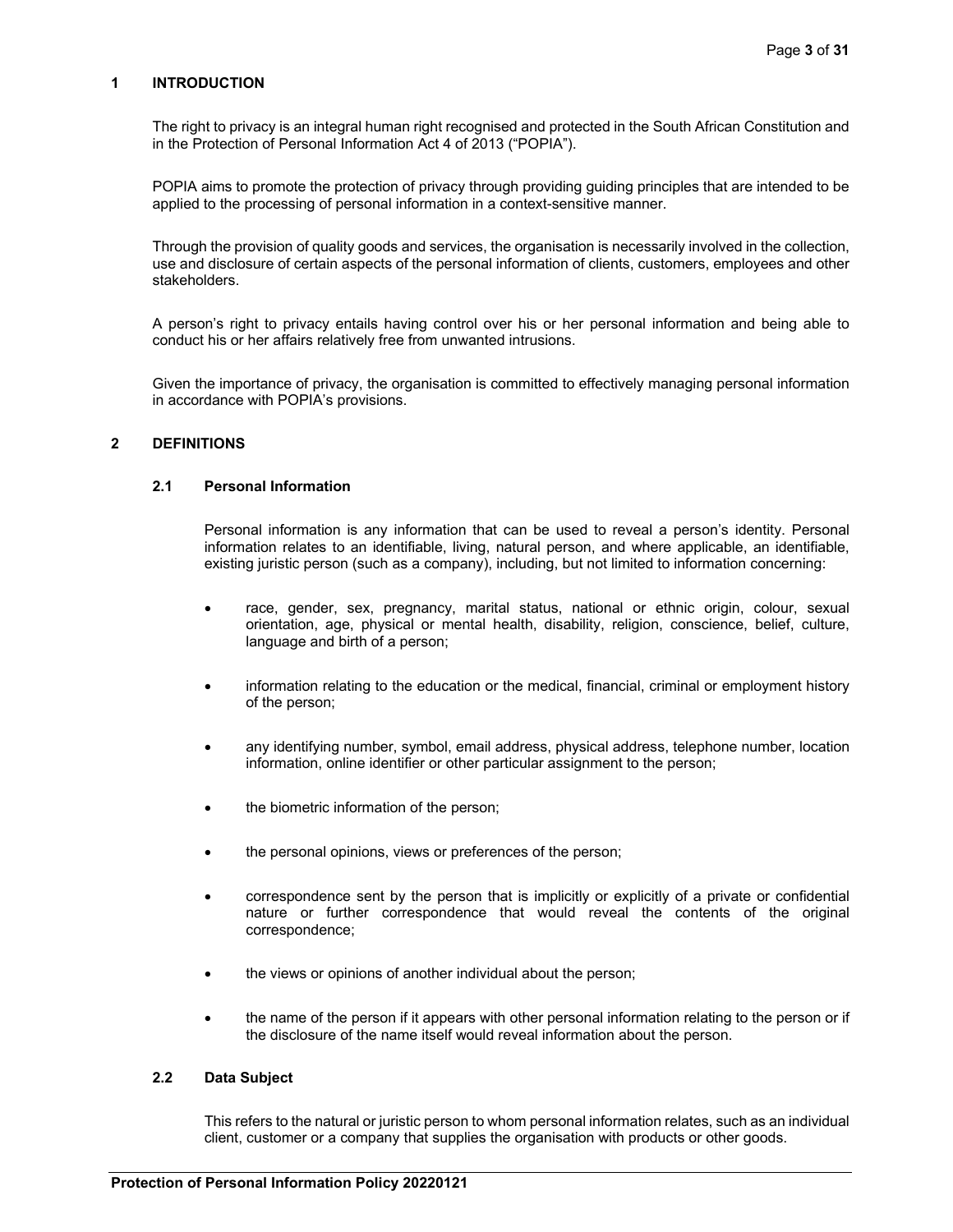### **2.3 Responsible Party**

The responsible party is the entity that needs the personal information for a particular reason and determines the purpose of and means for processing the personal information. In this case, the organisation is the responsible party.

## **2.4 Operator**

An operator means a person who processes personal information for a responsible party in terms of a contract or mandate, without coming under the direct authority of that party. For example, a thirdparty service provider that has contracted with the organisation to shred documents containing personal information. When dealing with an operator, it is considered good practice for a responsible party to include an indemnity clause.

## **2.5 Information Officer**

The Information Officer is responsible for ensuring the organisation's compliance with POPIA.

Where no Information Officer is appointed, the head of the organisation will be responsible for performing the Information Officer's duties.

Once appointed, the Information Officer must be registered with the South African Information Regulator established under POPIA prior to performing his or her duties. Deputy Information Officers can also be appointed to assist the Information Officer.

## **2.6 Processing**

The act of processing information includes any activity or any set of operations, whether or not by automatic means, concerning personal information and includes:

- the collection, receipt, recording, organisation, collation, storage, updating or modification, retrieval, alteration, consultation or use;
- dissemination by means of transmission, distribution or making available in any other form; or
- merging, linking, as well as any restriction, degradation, erasure or destruction of information.

## **2.7 Record**

Means any recorded information, regardless of form or medium, including:

- Writing on any material;
- Information produced, recorded or stored by means of any tape-recorder, computer equipment, whether hardware or software or both, or other device, and any material subsequently derived from information so produced, recorded or stored;
- Label, marking or other writing that identifies or describes anything of which it forms part, or to which it is attached by any means;
- Book, map, plan, graph or drawing;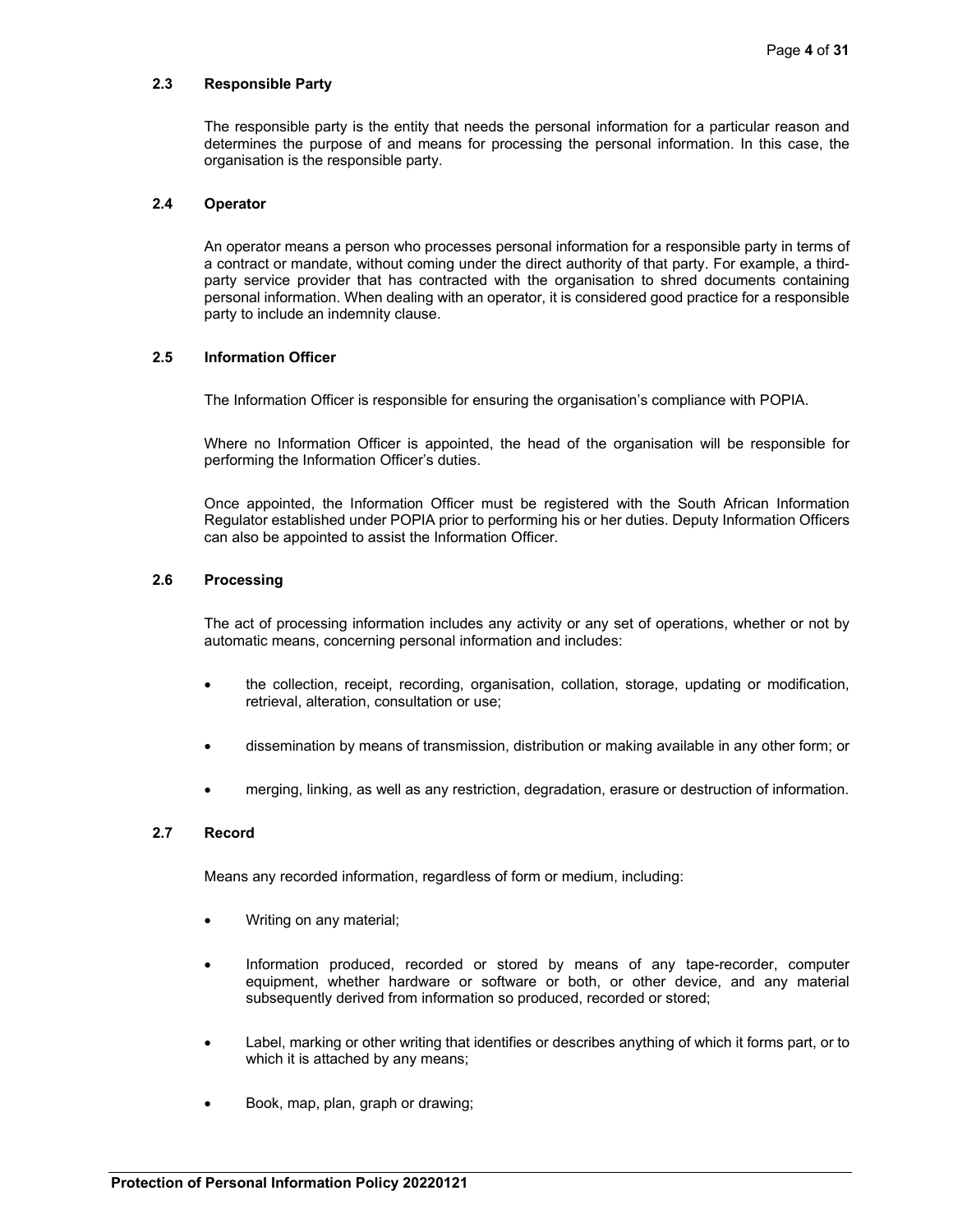Photograph, film, negative, tape or other device in which one or more visual images are embodied so as to be capable, with or without the aid of some other equipment, of being reproduced.

## **2.8 Filing System**

Means any structured set of personal information, whether centralised, decentralised or dispersed on a functional or geographical basis, which is accessible according to specific criteria.

#### **2.9 Unique Identifier**

Means any identifier that is assigned to a data subject and is used by a responsible party for the purposes of the operations of that responsible party and that uniquely identifies that data subject in relation to that responsible party.

### **2.10 De-Identify**

This means to delete any information that identifies a data subject or which can be used by a reasonably foreseeable method to identify, or when linked to other information, that identifies the data subject.

#### **2.11 Re-Identify**

In relation to personal information of a data subject, means to resurrect any information that has been de-identified that identifies the data subject, or can be used or manipulated by a reasonably foreseeable method to identify the data subject.

## **2.12 Consent**

Means any voluntary, specific and informed expression of will in terms of which permission is given for the processing of personal information.

## **2.13 Direct Marketing**

Means to approach a data subject, either in person or by mail or electronic communication, for the direct or indirect purpose of:

- Promoting or offering to supply, in the ordinary course of business, any goods or services to the data subject; or
- Requesting the data subject to make a donation of any kind for any reason.

#### **2.14 Biometrics**

Means a technique of personal identification that is based on physical, physiological or behavioural characterisation including blood typing, fingerprinting, DNA analysis, retinal scanning and voice recognition.

### **3 POLICY PURPOSE**

This purpose of this policy is to protect the organisation from the compliance risks associated with the protection of personal information which includes: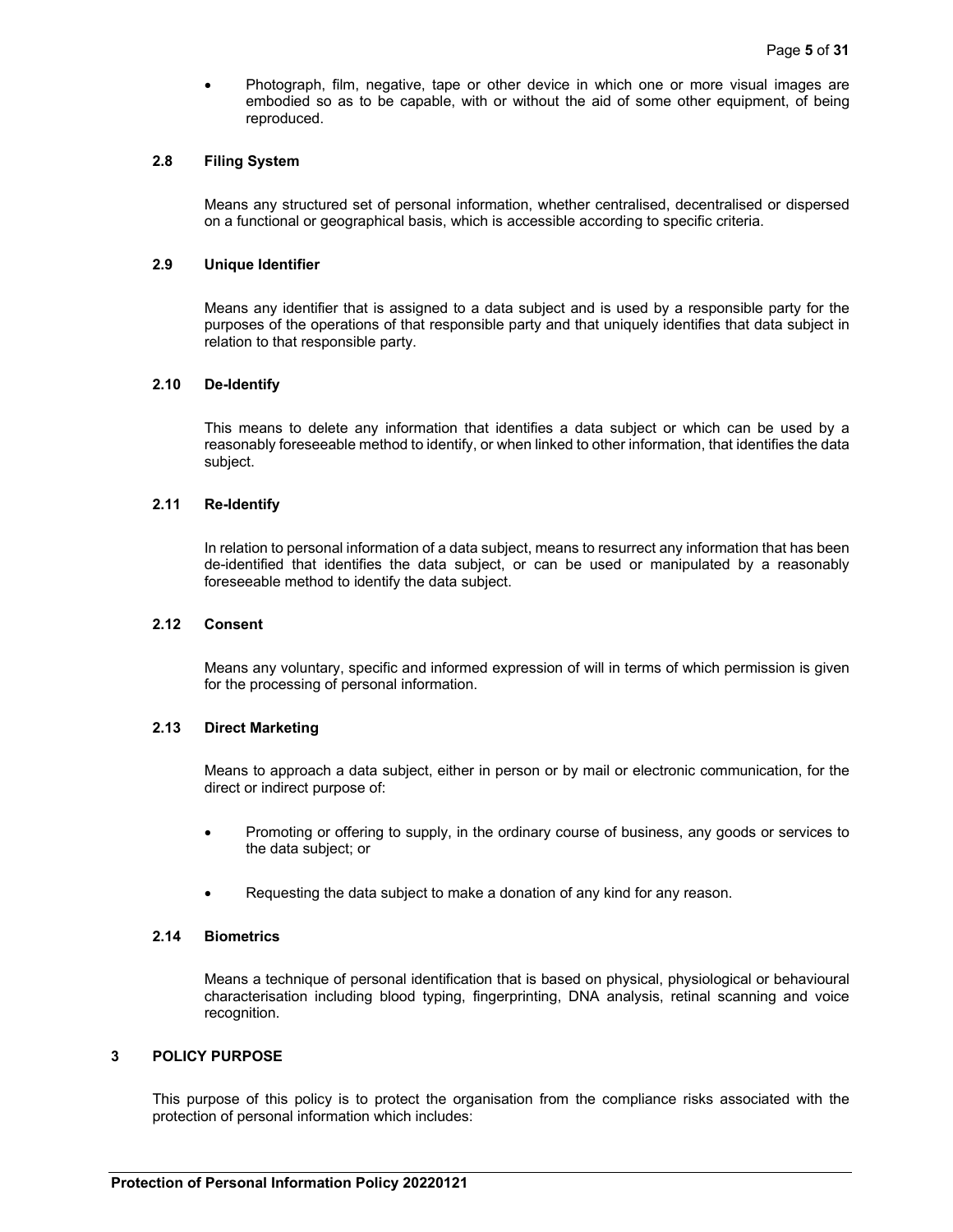- Breaches of confidentiality. For instance, the organisation could suffer loss in revenue where it is found that the personal information of data subjects has been shared or disclosed inappropriately.
- Failing to offer choice. For instance, all data subjects should be free to choose how and for what purpose the organisation uses information relating to them.
- Reputational damage. For instance, the organisation could suffer a decline in shareholder value following an adverse event such as a computer hacker deleting the personal information held by the organisation.

This policy demonstrates the organisation's commitment to protecting the privacy rights of data subjects in the following manner:

- Through stating desired behaviour and directing compliance with the provisions of POPIA and best practice.
- By cultivating an organisational culture that recognises privacy as a valuable human right.
- By developing and implementing internal controls for the purpose of managing the compliance risk associated with the protection of personal information.
- By creating business practices that will provide reasonable assurance that the rights of data subjects are protected and balanced with the legitimate business needs of the organisation.
- By assigning specific duties and responsibilities to control owners, including the appointment of an Information Officer and where necessary, Deputy Information Officers in order to protect the interests of the organisation and data subjects.
- By raising awareness through training and providing guidance to individuals who process personal information so that they can act confidently and consistently.

## **4 POLICY APPLICATION**

This policy and its guiding principles applies to:

- The organisation's governing body
- All branches, business units and divisions of the organisation
- All employees and volunteers
- All contractors, suppliers and other persons acting on behalf of the organisation

The policy's guiding principles find application in all situations and must be read in conjunction with POPIA as well as the organisation's PAIA Policy as required by the Promotion of Access to Information Act (Act No 2 of 2000).

The legal duty to comply with POPIA's provisions is activated in any situation where there is:

 A **processing** of **personal information** entered into a **record** by or for a **responsible person** who is **domiciled** in South Africa.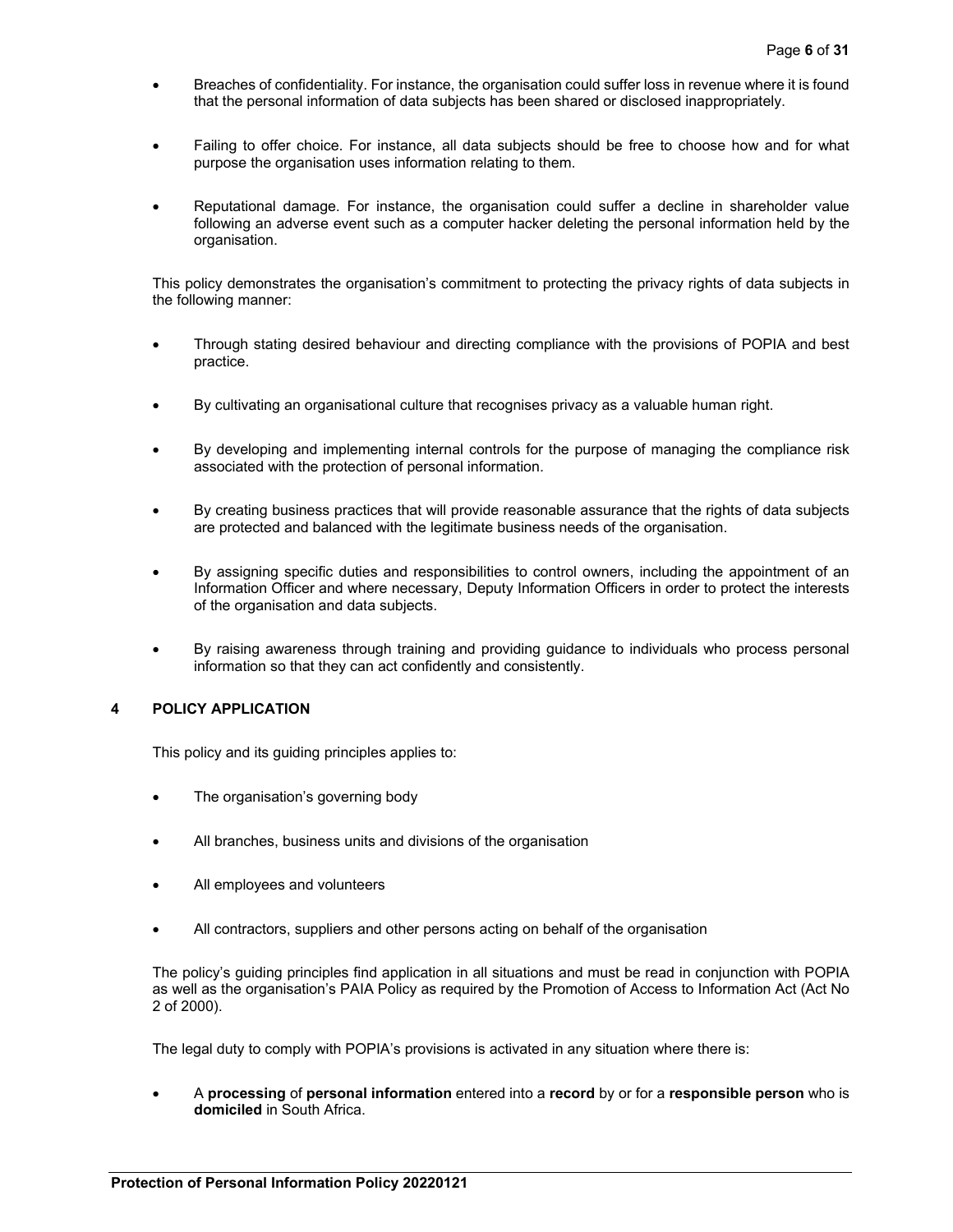POPIA does not apply in situations where the processing of personal information:

- is concluded in the course of purely personal or household activities, or
- where the personal information has been de-identified.

## **5 RIGHTS OF DATA SUBJECTS**

Where appropriate, the organisation will ensure that its clients and customers are made aware of the rights conferred upon them as data subjects.

The organisation will ensure that it gives effect to the following seven rights.

### **5.1 The Right to Access Personal Information**

The organisation recognises that a data subject has the right to establish whether the organisation holds personal information related to him, her or it including the right to request access to that personal information.

An example of a "Personal Information Request Form" can be found under "Annexure A".

## **5.2 The Right to have Personal Information Corrected or Deleted**

The data subject has the right to request, where necessary, that his, her or its personal information must be corrected or deleted where the organisation is no longer authorised to retain the personal information.

### **5.3 The Right to Object to the Processing of Personal Information**

The data subject has the right, on reasonable grounds, to object to the processing of his, her or its personal information.

In such circumstances, the organisation will give due consideration to the request and the requirements of POPIA. The organisation may cease to use or disclose the data subject's personal information and may, subject to any statutory and contractual record keeping requirements, also approve the destruction of the personal information.

A data subject who wishes to object to the processing of personal information, must submit the objection to the responsible party on Form 1 of the Regulations to the Act. The responsible party, or a designated person, must render such reasonable assistance as is necessary, free of charge, to enable the data subject to make an objection on Form 1.

## **5.4 The Right to Object to Direct Marketing**

The data subject has the right to object to the processing of his, her or its personal information for purposes of direct marketing by means of unsolicited electronic communications.

A responsible party who wishes to process personal information of a data subject for the purpose of direct marketing by electronic communication must submit a request for written consent to that data subject on Form 4 of the Regulations to the Act.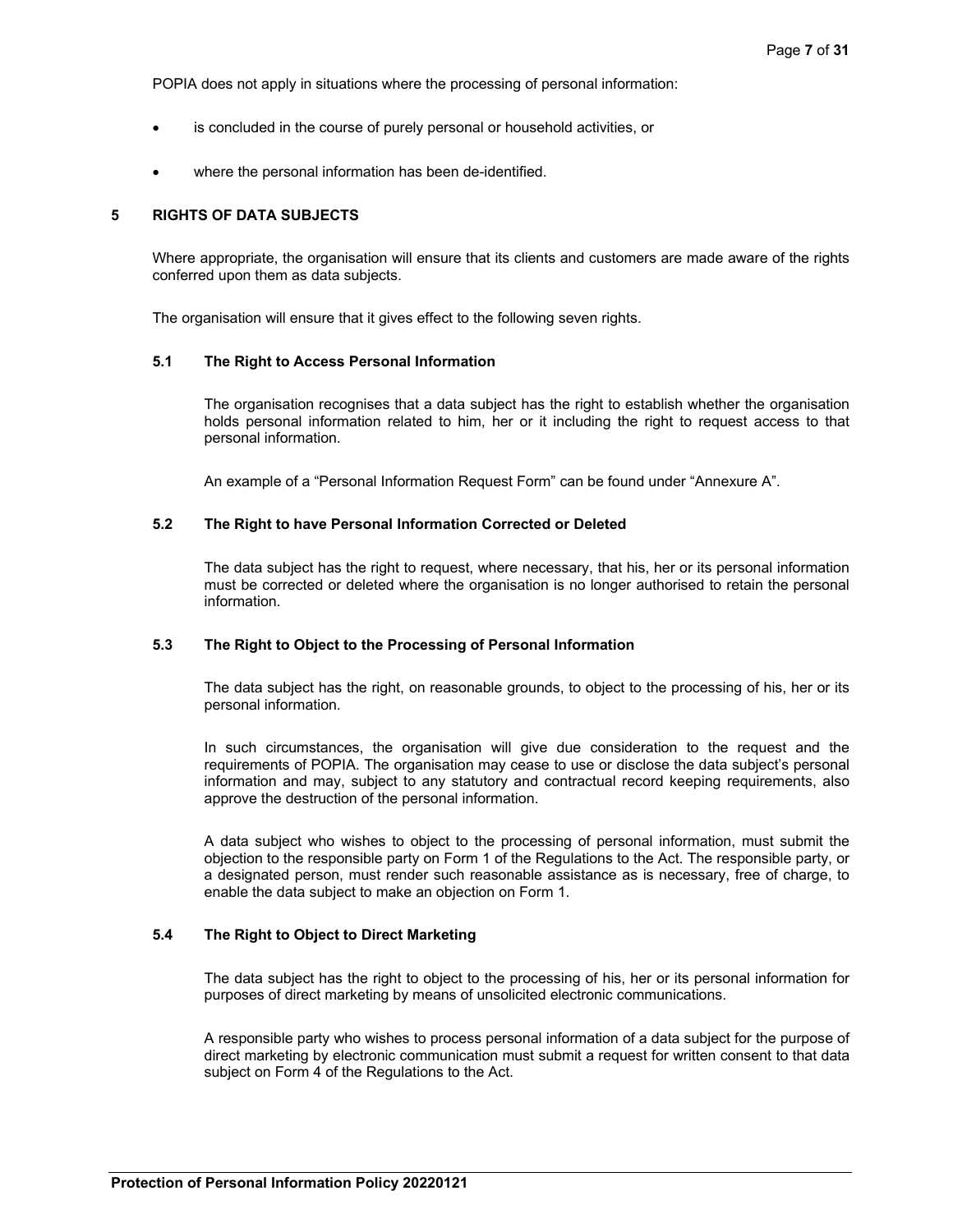## **5.5 The Right to Complain to the Information Regulator**

The data subject has the right to submit a complaint to the Information Regulator regarding an alleged infringement of any of the rights protected under POPIA and to institute civil proceedings regarding the alleged non-compliance with the protection of his, her or its personal information.

An example of a "POPI Complaint Form", for internal use, can be found under "Annexure B".

Any person who wishes to submit a complaint contemplated in section 74(1) of the Act must submit such a complaint to the *Regulator* on **Part I of Form 5**. A responsible party or a data subject who wishes to submit a complaint contemplated in section 74(2) of the Act must submit such a complaint to the *Regulator* on **Part II of Form 5** of the Regulations to the Act.

## **5.6 The Right to be informed**

The data subject has the right to be notified that his, her or its personal information is being collected by the organisation.

The data subject also has the right to be notified in any situation where the organisation has reasonable grounds to believe that the personal information of the data subject has been accessed or acquired by an unauthorised person.

## **6 GENERAL GUIDING PRINCIPLES**

All employees and persons acting on behalf of the organisation will at all times be subject to, and act in accordance with, the following guiding principles:

### **6.1 Accountability**

Failing to comply with POPIA could potentially damage the organisation's reputation or expose the organisation to a civil claim for damages. The protection of personal information is therefore everybody's responsibility.

The organisation will ensure that the provisions of POPIA and the guiding principles outlined in this policy are complied with through the encouragement of desired behaviour. However, the organisation will take appropriate sanctions, which may include disciplinary action, against those individuals who through their intentional or negligent actions and/or omissions fail to comply with the principles and responsibilities outlined in this policy.

## **6.2 Processing Limitation**

The organisation will ensure that personal information under its control is processed:

- in a fair, lawful and non-excessive manner, and
- only for a specifically defined purpose.

The organisation will inform the data subject of the reasons for collecting his, her or its personal information. Alternatively, where services or transactions are concluded over the telephone or electronic video feed, the organisation will maintain a voice recording of the stated purpose for collecting the personal information.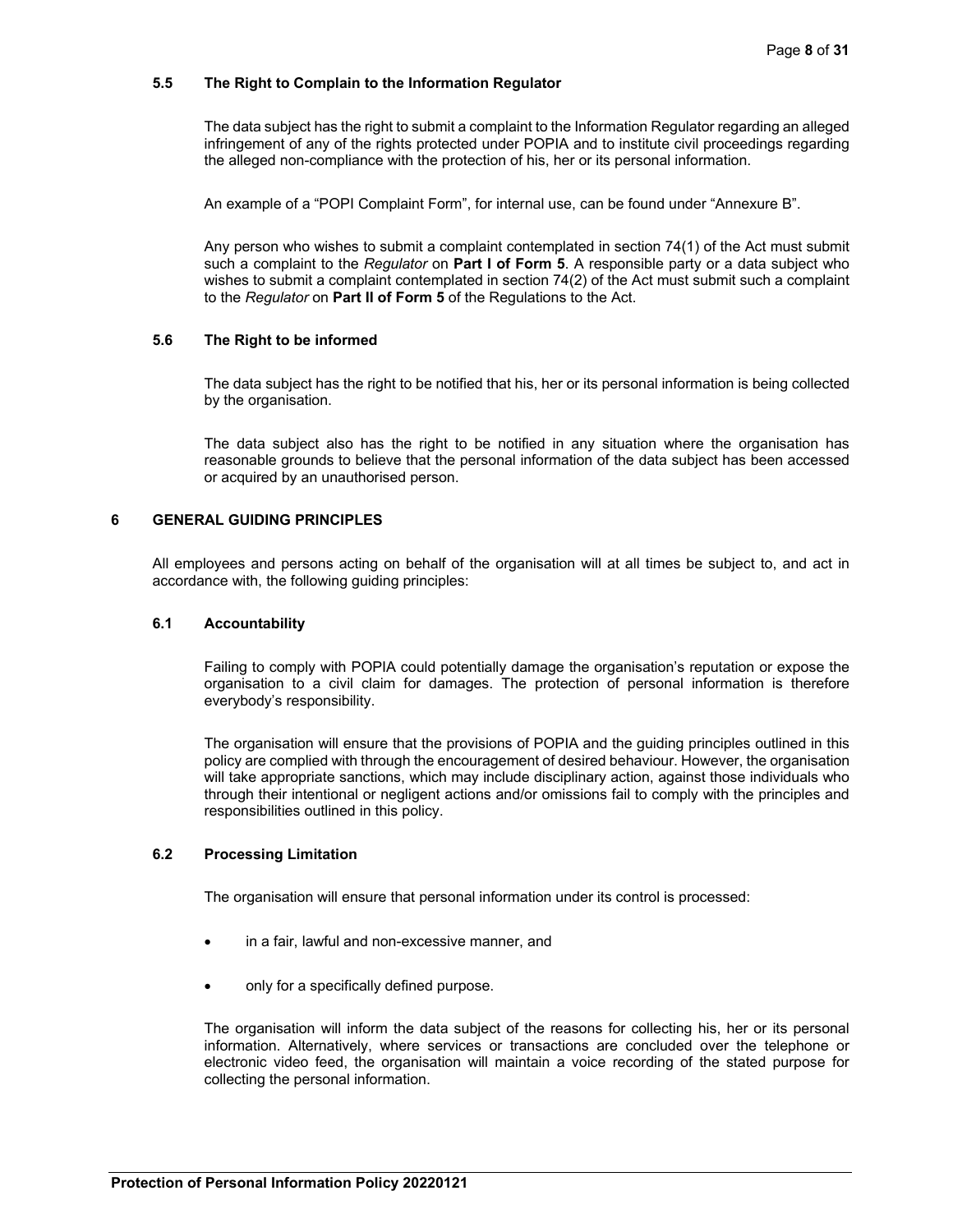The organisation will under no circumstances distribute or share personal information between separate legal entities, associated organisations (such as subsidiary companies) or with any individuals that are not directly involved with facilitating the purpose for which the information was originally collected.

Where applicable, the data subject must be informed of the possibility that their personal information will be shared with other aspects of the organisation's business and be provided with the reasons for doing so.

An example of a "POPI Privacy Notice" can be found under "**Annexure C**".

## **6.3 Purpose Specification**

All of the organisation's business units and operations must be informed by the principle of transparency.

The organisation will process personal information only for specific, explicitly defined and legitimate reasons. The organisation will inform data subjects of these reasons prior to collecting or recording the data subject's personal information.

## **6.4 Further Processing Limitation**

Personal information will not be processed for a secondary purpose unless that processing is compatible with the original purpose.

Therefore, where the organisation seeks to process personal information it holds for a purpose other than the original purpose for which it was originally collected, and where this secondary purpose is not compatible with the original purpose, the organisation will first obtain additional consent from the data subject.

### **6.5 Information Quality**

The organisation will take reasonable steps to ensure that all personal information collected is complete, accurate and not misleading.

The more important it is that the personal information be accurate (for example, the beneficiary details of a life insurance policy are of the utmost importance), the greater the effort the organisation will put into ensuring its accuracy.

Where personal information is collected or received from third parties, the organisation will take reasonable steps to confirm that the information is correct by verifying the accuracy of the information directly with the data subject or by way of independent sources.

### **6.6 Open Communication**

The organisation will take reasonable steps to ensure that data subjects are notified (are at all times aware) that their personal information is being collected including the purpose for which it is being collected and processed.

The organisation will ensure that it establishes and maintains a "contact us" facility, for instance via its website or through an electronic helpdesk, for data subjects who want to:

- Enquire whether the organisation holds related personal information, or
- Request access to related personal information, or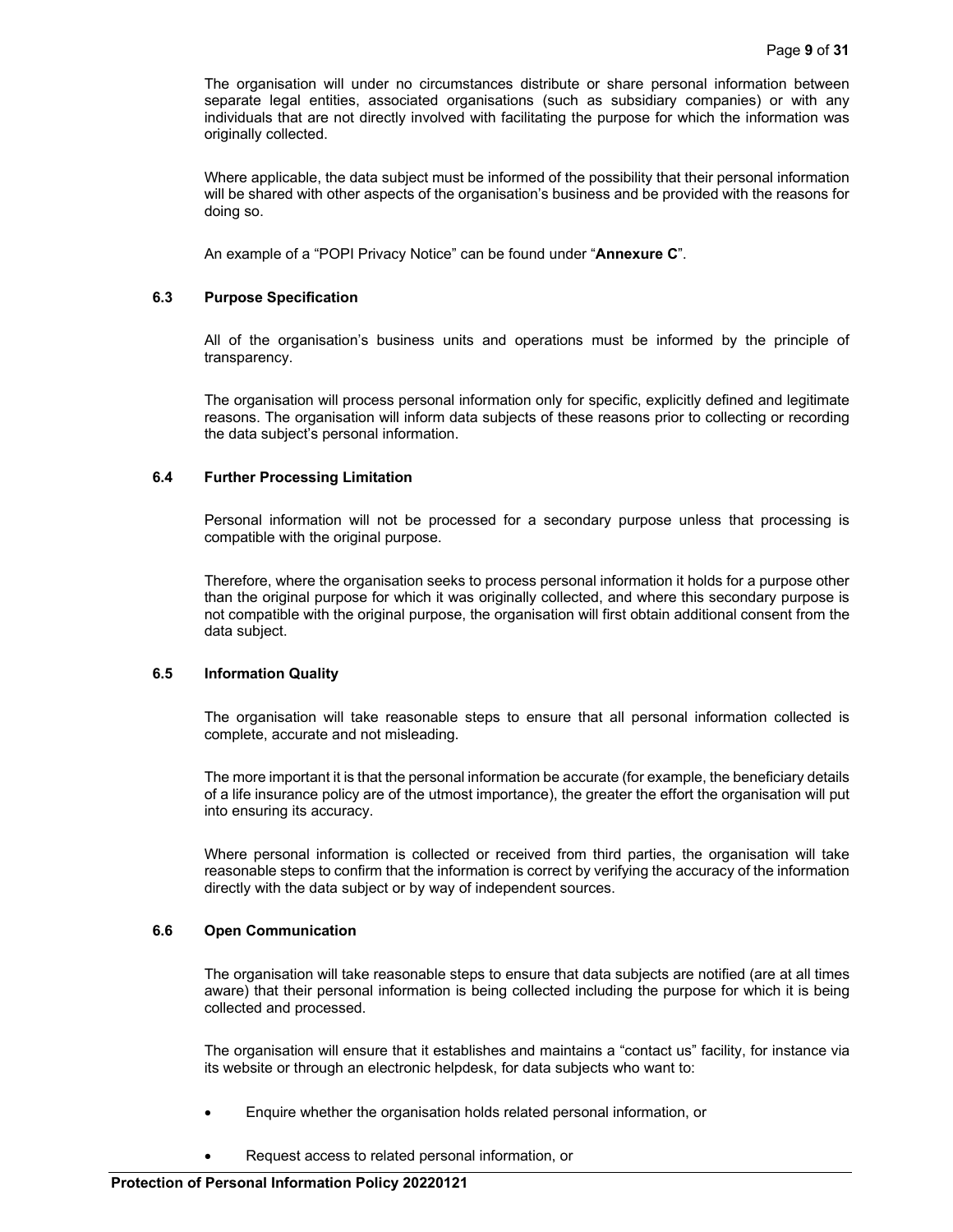- Request the organisation to update or correct related personal information, or
- Make a complaint concerning the processing of personal information.

#### **6.7 Security Safeguards**

The organisation will manage the security of its filing system to ensure that personal information is adequately protected. To this end, security controls will be implemented in order to minimise the risk of loss, unauthorised access, disclosure, interference, modification or destruction.

Security measures also need to be applied in a context-sensitive manner. For example, the more sensitive the personal information, such as medical information or credit card details, the greater the security required.

The organisation will continuously review its security controls which will include regular testing of protocols and measures put in place to combat cyber-attacks on the organisation's IT network.

The organisation will ensure that all paper and electronic records comprising personal information are securely stored and made accessible only to authorised individuals.

All new employees will be required to sign employment contracts containing contractual terms for the use and storage of employee information. Confidentiality clauses will also be included to reduce the risk of unauthorised disclosures of personal information for which the organisation is responsible.

All existing employees will, after the required consultation process has been followed, be required to sign an addendum to their employment containing the relevant consent and confidentiality clauses.

The organisation's operators and third-party service providers will be required to enter into service level agreements with the organisation where both parties pledge their mutual commitment to POPIA and the lawful processing of any personal information pursuant to the agreement.

An example of "Employee Consent and Confidentiality Clause" for inclusion in the organisation's employment contracts can be found under "**Annexure D**".

An example of an "SLA Confidentiality Clause" for inclusion in the organisation's service level agreements can be found under "**Annexure E**".

## **6.8 Data Subject Participation**

A data subject may request the correction or deletion of his, her or its personal information held by the organisation.

The organisation will ensure that it provides a facility for data subjects who want to request the correction of deletion of their personal information.

Where applicable, the organisation will include a link to unsubscribe from any of its electronic newsletters or related marketing activities.

# **7 INFORMATION OFFICERS**

The organisation will appoint an Information Officer and where necessary, a Deputy Information Officer to assist the Information Officer.

The organisation's Information Officer is responsible for ensuring compliance with POPIA.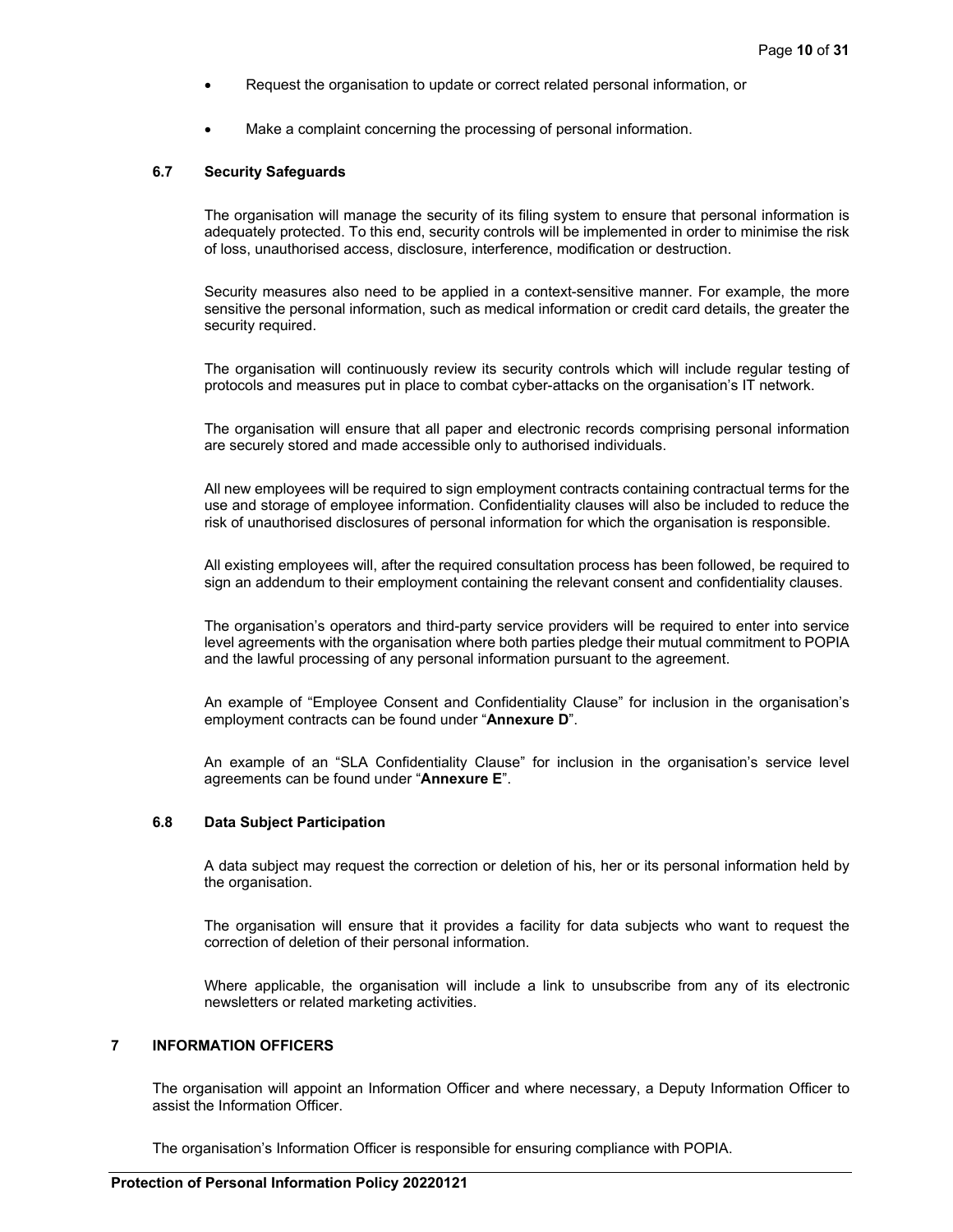The head of the organisation will assume the role of the Information Officer. Consideration will be given on an annual basis to the re-appointment or replacement of the Information Officer and the re-appointment or replacement of any Deputy Information Officers.

Where the head of the organisation has decided to authorise another employee of the organisation to be the Information Officer, such authorisation will be in writing, according to the form and manner of "Annexure C" to the *Guidance Note on Information Officers and Deputy Information Officers* published by the Information Regulator.

Once appointed, the organisation will register the Information Officer with the South African Information Regulator established under POPIA prior to performing his or her duties, in accordance with "Annexure A" to the *Guidance Note on Information Officers and Deputy Information Officers* published by the Information Regulator.

An example of a "Deputy Information Officer Appointment Letter" can be found under "Annexure F". This appointment letter will be used for the internal appointment of the Information Officer and / or Deputy Information Officer. The content of the appointment letter may also be incorporated into the designated employee's key performance areas as a measure to ensure accountability. As an additional requirement, the organisation will appoint the Deputy Information Officer (if any) in the prescribed format in "Annexure B" to the *Guidance Note on Information Officers and Deputy Information Officers* published by the Information Regulator.

## **8 SPECIFIC DUTIES AND RESPONSIBILITIES**

## **8.1 Governing Body**

The organisation's governing body cannot delegate its accountability and is ultimately answerable for ensuring that the organisation meets its legal obligations in terms of POPIA.

The governing body may however delegate some of its responsibilities in terms of POPIA to management or other capable individuals.

The governing body is responsible for ensuring that:

- The organisation appoints an Information Officer, and where necessary, a Deputy Information Officer.
- All persons responsible for the processing of personal information on behalf of the organisation:
	- are appropriately trained and supervised to do so,
	- understand that they are contractually obligated to protect the personal information they come into contact with, and
	- are aware that a wilful or negligent breach of this policy's processes and procedures may lead to disciplinary action being taken against them.
- Data subjects who want to make enquires about their personal information are made aware of the procedure that needs to be followed should they wish to do so.
- The scheduling of a periodic POPI Audit in order to accurately assess and review the ways in which the organisation collects, holds, uses, shares, discloses, destroys and processes personal information.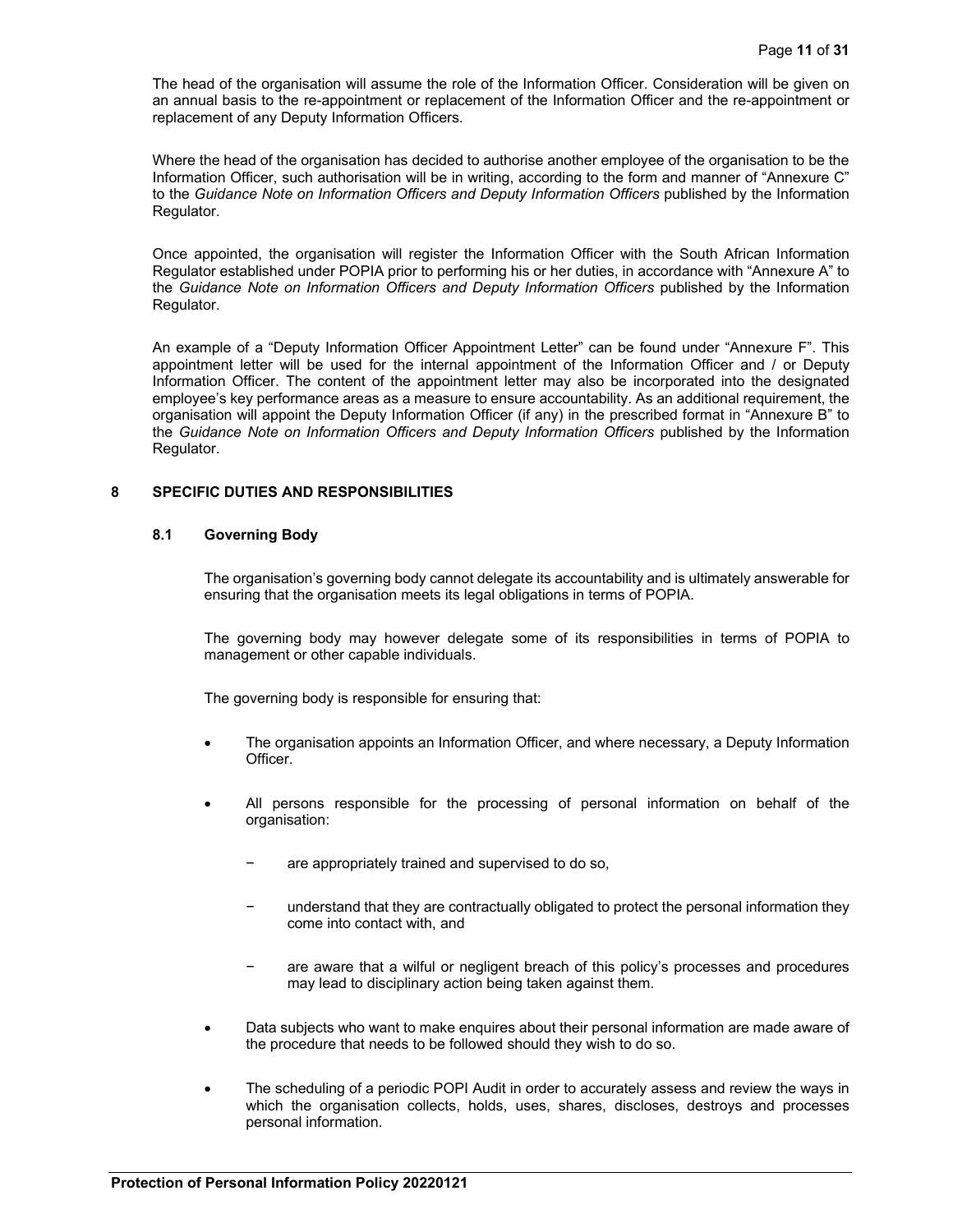## **8.2 Information Officer**

The organisation's Information Officer is responsible for:

- Taking steps to ensure the organisation's reasonable compliance with the provision of POPIA.
- Keeping the governing body updated about the organisation's information protection responsibilities under POPIA. For instance, in the case of a security breach, the Information Officer must inform and advise the governing body of their obligations pursuant to POPIA.
- Continually analysing privacy regulations and aligning them with the organisation's personal information processing procedures. This will include reviewing the organisation's information protection procedures and related policies.
- Ensuring that POPI Audits are scheduled and conducted on a regular basis.
- Ensuring that the organisation makes it convenient for data subjects who want to update their personal information or submit POPI related complaints to the organisation. For instance, maintaining a "contact us" facility on the organisation's website.
- Approving any contracts entered into with operators, employees and other third parties which may have an impact on the personal information held by the organisation. This will include overseeing the amendment of the organisation's employment contracts and other service level agreements.
- Encouraging compliance with the conditions required for the lawful processing of personal information.
- Ensuring that employees and other persons acting on behalf of the organisation are fully aware of the risks associated with the processing of personal information and that they remain informed about the organisation's security controls.
- Organising and overseeing the awareness training of employees and other individuals involved in the processing of personal information on behalf of the organisation.
- Addressing employees' POPIA related questions.
- Addressing all POPIA related requests and complaints made by the organisation's data subjects.
- Working with the Information Regulator in relation to any ongoing investigations. The Information Officers will therefore act as the contact point for the Information Regulator authority on issues relating to the processing of personal information and will consult with the Information Regulator where appropriate, with regard to any other matter.
- Ensuring that a compliance framework is developed, implemented, monitored and maintained.
- Ensuring that a personal information impact assessment is done to ensure that adequate measures and standards exist in order to comply with the conditions for the lawful processing of personal information.
- Ensure that a manual is developed, monitored, maintained and made available as prescribed in sections 14 and 51 of the Promotion of Access to Information Act, 2000 (Act No. 2 of 2000).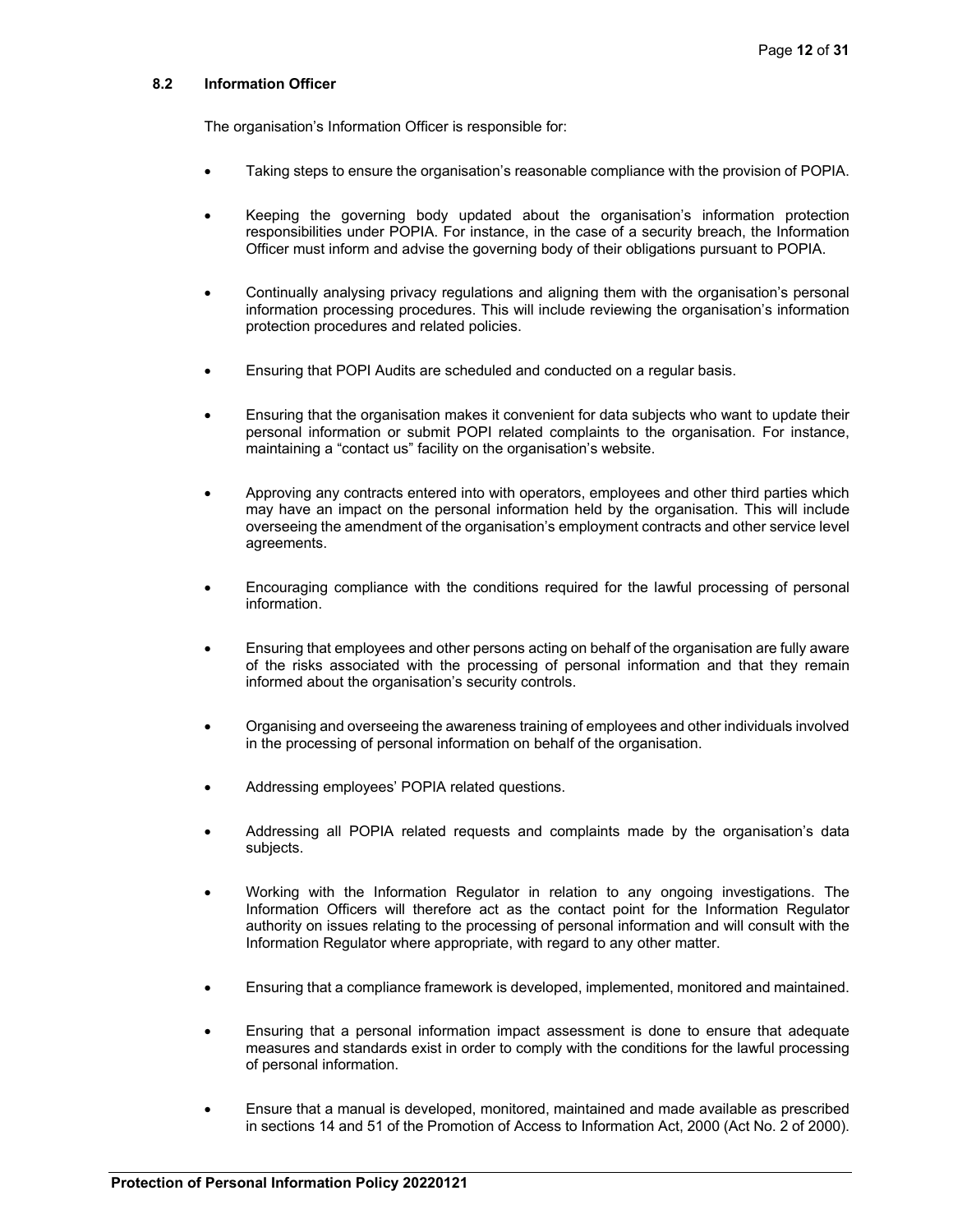- Ensure that internal measures are developed together with adequate systems to process requests for information or access thereto.
- Ensure that internal awareness sessions are conducted regarding the provisions of the Act, regulations made in terms of the Act, codes of conduct, or information obtained from the Regulator.
- The information officer shall upon request by any person, provide copies of the manual to that person upon the payment of a fee to be determined by the Regulator from time to time.

The Deputy Information Officer will assist the Information Officer in performing his or her duties.

## **8.3 IT Manager**

The organisation's IT Manager is responsible for:

- Ensuring that the organisation's IT infrastructure, filing systems and any other devices used for processing personal information meet acceptable security standards.
- Ensuring that all electronically held personal information is kept only on designated drives and servers and uploaded only to approved cloud computing services.
- Ensuring that servers containing personal information are sited in a secure location, away from the general office space.
- Ensuring that all electronically stored personal information is backed-up and tested on a regular basis.
- Ensuring that all back-ups containing personal information are protected from unauthorised access, accidental deletion and malicious hacking attempts.
- Ensuring that personal information being transferred electronically is encrypted.
- Ensuring that all servers and computers containing personal information are protected by a firewall and the latest security software.
- Performing regular IT audits to ensure that the security of the organisation's hardware and software systems are functioning properly.
- Performing regular IT audits to verify whether electronically stored personal information has been accessed or acquired by any unauthorised persons.
- Performing a proper due diligence review prior to contracting with operators or any other thirdparty service providers to process personal information on the organisation's behalf. For instance, cloud computing services.

## **8.4 Marketing & Communication Manager**

The organisation's Marketing & Communication Manager is responsible for:

 Approving and maintaining the protection of personal information statements and disclaimers that are displayed on the organisation's website, including those attached to communications such as emails and electronic newsletters.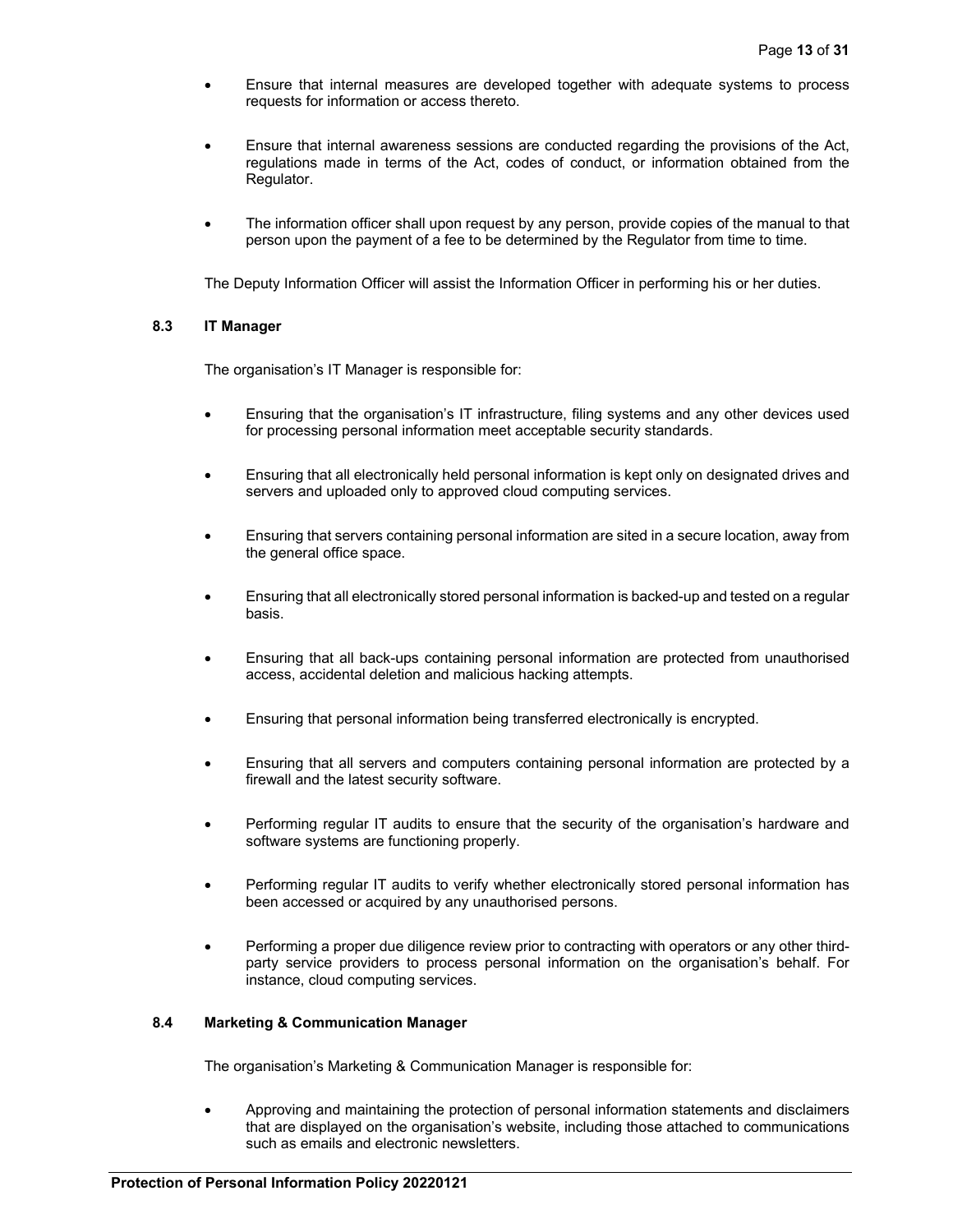- Addressing any personal information protection queries from journalists or media outlets such as newspapers.
- Where necessary, working with persons acting on behalf of the organisation to ensure that any outsourced marketing initiatives comply with POPIA.

## **8.5 Employees and other Persons acting on behalf of the Organisation**

Employees and other persons acting on behalf of the organisation will, during the course of the performance of their services, gain access to and become acquainted with the personal information of certain clients, suppliers and other employees.

Employees and other persons acting on behalf of the organisation are required to treat personal information as a confidential business asset and to respect the privacy of data subjects.

Employees and other persons acting on behalf of the organisation may not directly or indirectly, utilise, disclose or make public in any manner to any person or third party, either within the organisation or externally, any personal information, unless such information is already publicly known or the disclosure is necessary in order for the employee or person to perform his or her duties.

Employees and other persons acting on behalf of the organisation must request assistance from their line manager or the Information Officer if they are unsure about any aspect related to the protection of a data subject's personal information.

Employees and other persons acting on behalf of the organisation will only process personal information where:

- The data subject, or a competent person where the data subject is a child, consents to the processing; or
- The processing is necessary to carry out actions for the conclusion or performance of a contract to which the data subject is a party; or
- The processing complies with an obligation imposed by law on the responsible party; or
- The processing protects a legitimate interest of the data subject; or
- The processing is necessary for pursuing the legitimate interests of the organisation or of a third party to whom the information is supplied.

Furthermore, personal information will only be processed where the data subject:

- Clearly understands why and for what purpose his, her or its personal information is being collected; and
- Has granted the organisation with explicit written or verbally recorded consent to process his, her or its personal information.

Employees and other persons acting on behalf of the organisation will consequently, prior to processing any personal information, obtain a specific and informed expression of will from the data subject, in terms of which permission is given for the processing of personal information.

Informed consent is therefore when the data subject clearly understands for what purpose his, her or its personal information is needed and who it will be shared with.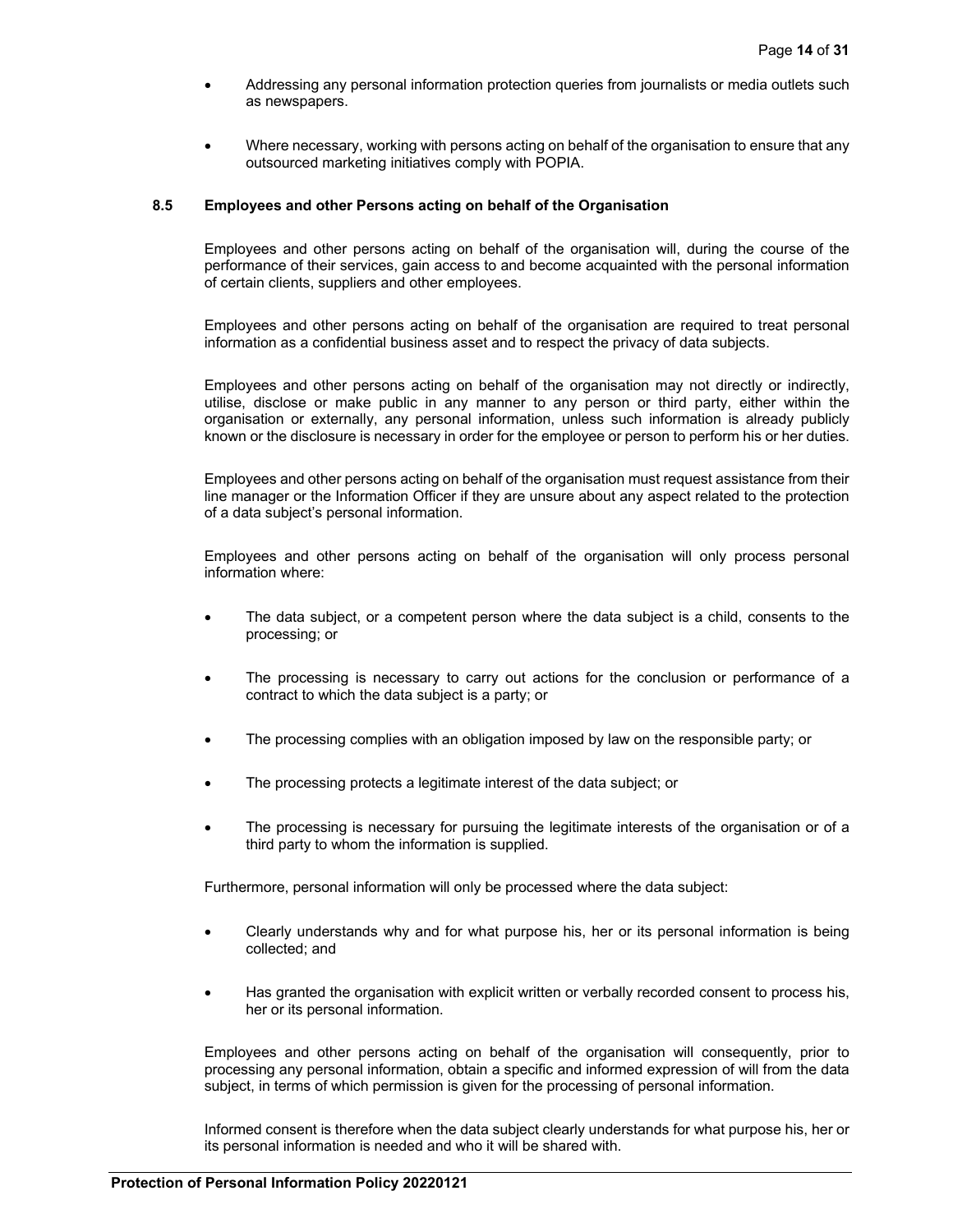Consent can be obtained in written form which includes any appropriate electronic medium that is accurately and readily reducible to printed form. Alternatively, the organisation will keep a voice recording of the data subject's consent in instances where transactions are concluded telephonically or via electronic video feed.

Consent to process a data subject's personal information will be obtained directly from the data subject, except where:

- the personal information has been made public, or
- where valid consent has been given to a third party, or
- the information is necessary for effective law enforcement.

Employees and other persons acting on behalf of the organisation will under no circumstances:

- Process or have access to personal information where such processing or access is not a requirement to perform their respective work-related tasks or duties.
- Save copies of personal information directly to their own private computers, laptops or other mobile devices like tablets or smart phones. All personal information must be accessed and updated from the organisation's central database or a dedicated server.
- Share personal information informally. In particular, personal information should never be sent by email, as this form of communication is not secure. Where access to personal information is required, this may be requested from the relevant line manager or the Information Officer.
- Transfer personal information outside of South Africa without the express permission from the Information Officer.
- Employees and other persons acting on behalf of the organisation are responsible for:
- Keeping all personal information that they come into contact with secure, by taking sensible precautions and following the guidelines outlined within this policy.
- Ensuring that personal information is held in as few places as is necessary. No unnecessary additional records, filing systems and data sets should therefore be created.
- Ensuring that personal information is encrypted prior to sending or sharing the information electronically. The IT Manager will assist employees and where required, other persons acting on behalf of the organisation, with the sending or sharing of personal information to or with authorised external persons.
- Ensuring that all computers, laptops and devices such as tablets, flash drives and smartphones that store personal information are password protected and never left unattended. Passwords must be changed regularly and may not be shared with unauthorised persons.
- Ensuring that their computer screens and other devices are switched off or locked when not in use or when away from their desks.
- Ensuring that where personal information is stored on removable storage media such as external drives, CDs or DVDs that these are kept locked away securely when not being used.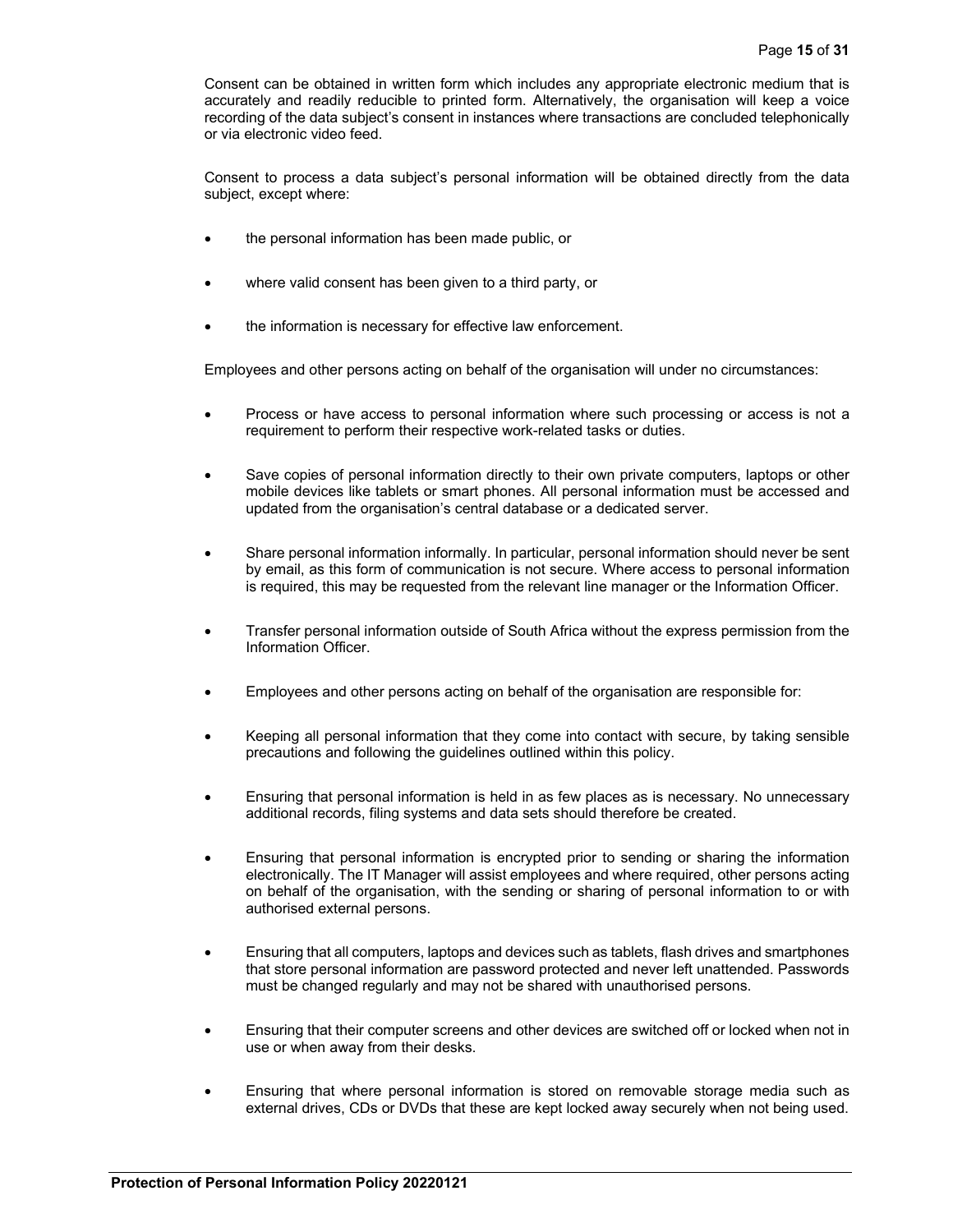- Ensuring that where personal information is stored on paper, that such hard copy records are kept in a secure place where unauthorised people cannot access it. For instance, in a locked drawer of a filing cabinet.
- Ensuring that where personal information has been printed out, that the paper printouts are not left unattended where unauthorised individuals could see or copy them. For instance, close to the printer.
- Taking reasonable steps to ensure that personal information is kept accurate and up to date. For instance, confirming a data subject's contact details when the client or customer phones or communicates via email. Where a data subject's information is found to be out of date, authorisation must first be obtained from the relevant line manager or the Information Officer to update the information accordingly.
- Taking reasonable steps to ensure that personal information is stored only for as long as it is needed or required in terms of the purpose for which it was originally collected. Where personal information is no longer required, authorisation must first be obtained from the relevant line manager or the Information Officer to delete or dispose of the personal information in the appropriate manner.
- Undergoing POPI Awareness training from time to time.

Where an employee, or a person acting on behalf of the organisation, becomes aware or suspicious of any security breach such as the unauthorised access, interference, modification, destruction or the unsanctioned disclosure of personal information, he or she must immediately report this event or suspicion to the Information Officer or the Deputy Information Officer.

## **9 POPI AUDIT**

The organisation's Information Officer will schedule periodic POPI Audits.

The purpose of a POPI audit is to:

- Identify the processes used to collect, record, store, disseminate and destroy personal information.
- Determine the flow of personal information throughout the organisation. For instance, the organisation's various business units, divisions, branches and other associated organisations.
- Redefine the purpose for gathering and processing personal information.
- Ensure that the processing parameters are still adequately limited.
- Ensure that new data subjects are made aware of the processing of their personal information.
- Re-establish the rationale for any further processing where information is received via a third party.
- Verify the quality and security of personal information.
- Monitor the extent of compliance with POPIA and this policy.
- Monitor the effectiveness of internal controls established to manage the organisation's POPI related compliance risk.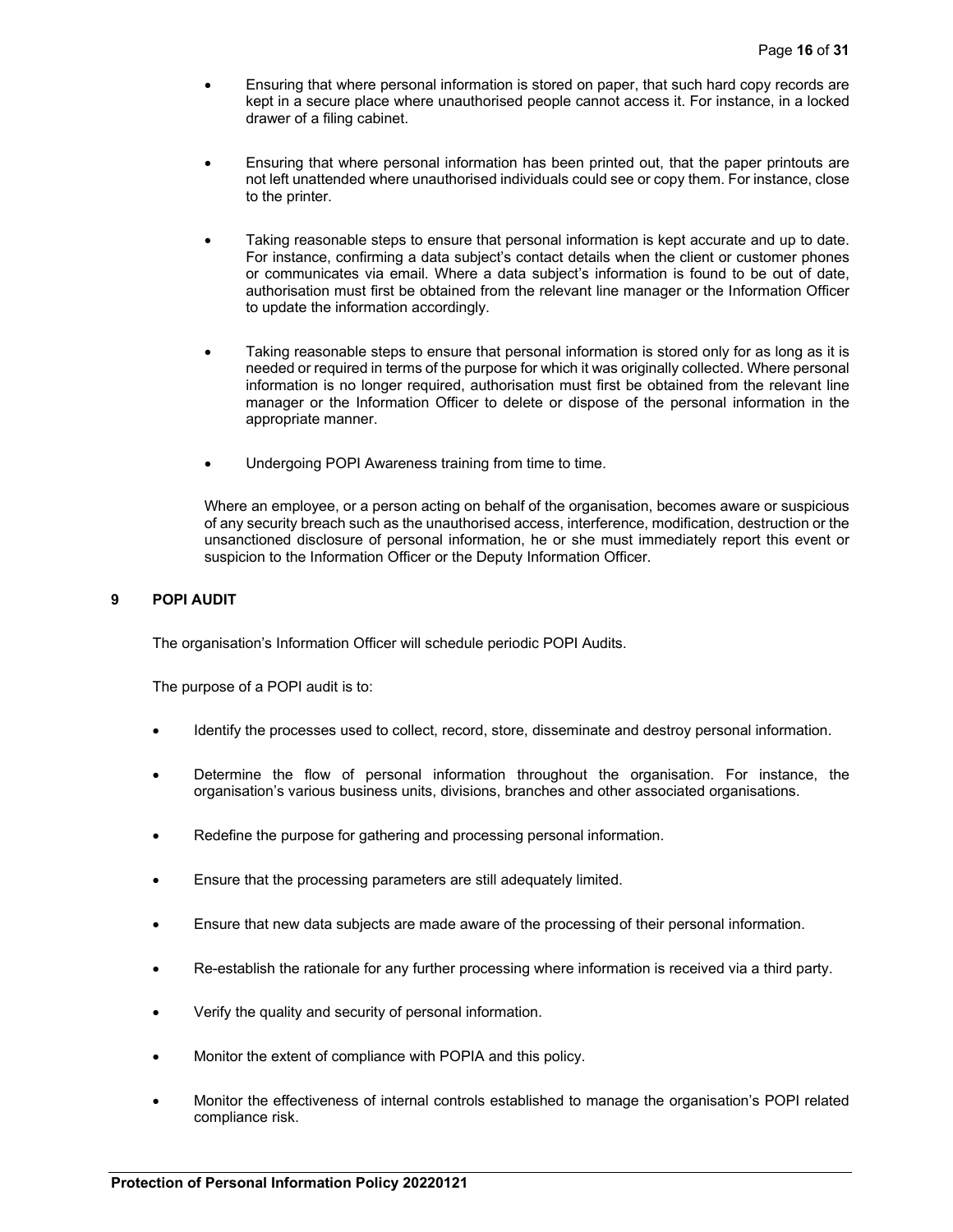In performing the POPI Audit, Information Officers will liaise with line managers in order to identify areas within in the organisation's operation that are most vulnerable or susceptible to the unlawful processing of personal information.

Information Officers will be permitted direct access to and have demonstrable support from line managers and the organisation's governing body in performing their duties.

### **10 REQUEST TO ACCESS PERSONAL INFORMATION PROCEDURE**

Data subjects have the right to:

- Request what personal information the organisation holds about them and why.
- Request access to their personal information.
- Be informed how to keep their personal information up to date.

Access to information requests can be made by email, addressed to the Information Officer. The Information Officer will provide the data subject with a "Personal Information Request Form".

In addition to the aforementioned, where the data subject requests the correction, deletion or destruction of a record of personal information, the Information Officer will provide the data subject with Form 2 to the Regulations of the Act. The responsible party, or a designated person, must render such reasonable assistance, as is necessary free of charge, to enable a data subject to complete Form 2.

Once the completed form has been received, the Information Officer will verify the identity of the data subject prior to handing over any personal information. All requests will be processed and considered against the organisation's PAIA Policy.

The Information Officer will process all requests within a reasonable time.

### **11 POPI COMPLAINTS PROCEDURE**

Data subjects have the right to complain in instances where any of their rights under POPIA have been infringed upon. The organisation takes all complaints very seriously and will address all POPI related complaints in accordance with the following procedure:

- POPI complaints must be submitted to the organisation in writing. Where so required, the Information Officer will provide the data subject with a "POPI Complaint Form".
- Where the complaint has been received by any person other than the Information Officer, that person will ensure that the full details of the complaint reach the Information Officer within 1 working day.
- The Information Officer will provide the complainant with a written acknowledgement of receipt of the complaint within 2 working days.
- The Information Officer will carefully consider the complaint and address the complainant's concerns in an amicable manner. In considering the complaint, the Information Officer will endeavour to resolve the complaint in a fair manner and in accordance with the principles outlined in POPIA.
- The Information Officer must also determine whether the complaint relates to an error or breach of confidentiality that has occurred and which may have a wider impact on the organisation's data subjects.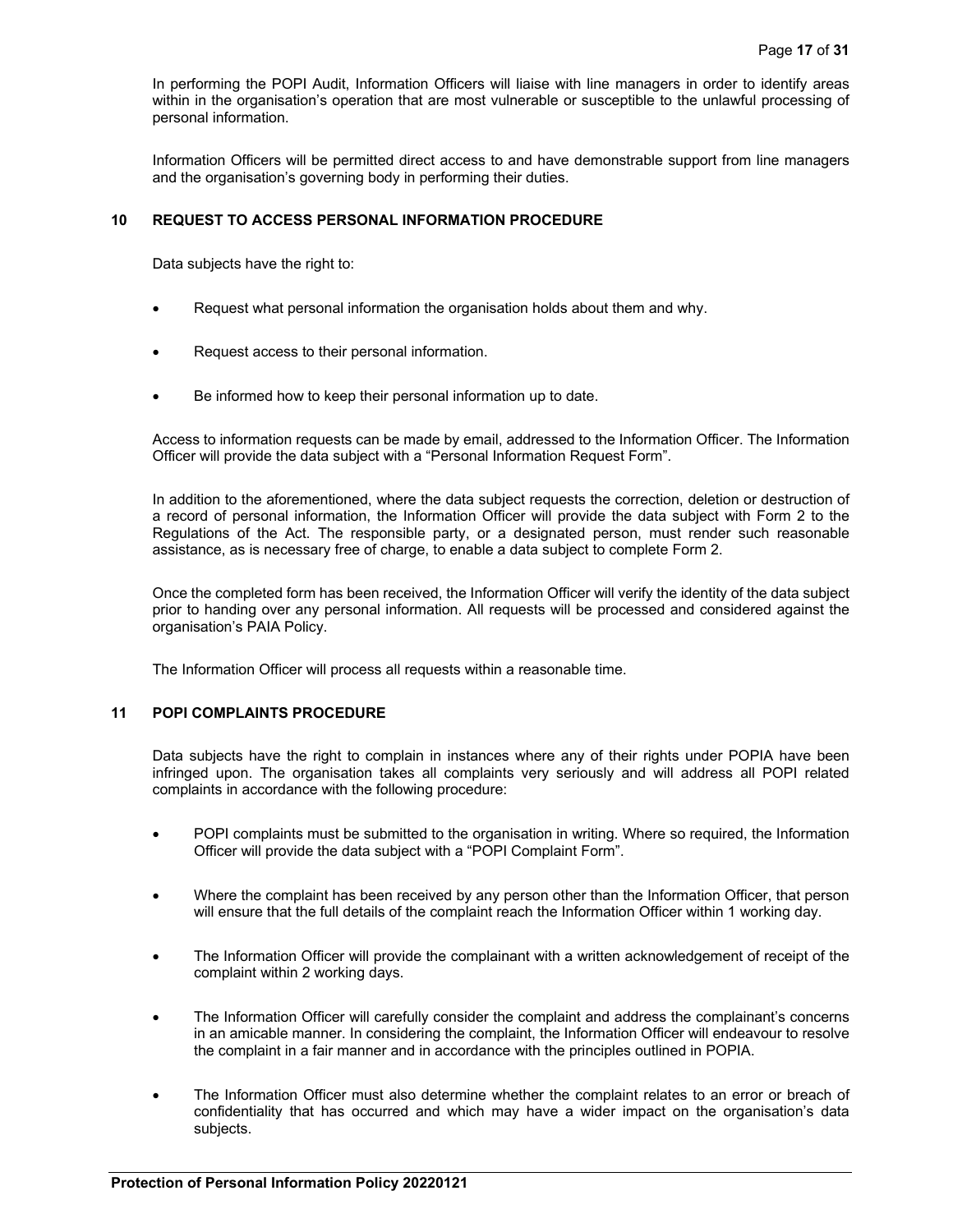- Where the Information Officer has reason to believe that the personal information of data subjects has been accessed or acquired by an unauthorised person, the Information Officer will consult with the organisation's governing body where after the affected data subjects and the Information Regulator will be informed of this breach.
- The Information Officer will revert to the complainant with a proposed solution with the option of escalating the complaint to the organisation's governing body within 7 working days of receipt of the complaint. In all instances, the organisation will provide reasons for any decisions taken and communicate any anticipated deviation from the specified timelines.
- The Information Officer's response to the data subject may comprise any of the following:
	- − A suggested remedy for the complaint,
	- A dismissal of the complaint and the reasons as to why it was dismissed,
	- − An apology (if applicable) and any disciplinary action that has been taken against any employees involved.
- Where the data subject is not satisfied with the Information Officer's suggested remedies, the data subject has the right to complain to the Information Regulator.
- The Information Officer will review the complaints process to assess the effectiveness of the procedure on a periodic basis and to improve the procedure where it is found wanting. The reason for any complaints will also be reviewed to ensure the avoidance of occurrences giving rise to POPI related complaints.

### **12 DISCIPLINARY ACTION**

Where a POPI complaint or a POPI infringement investigation has been finalised, the organisation may recommend any appropriate administrative, legal and/or disciplinary action to be taken against any employee reasonably suspected of being implicated in any non-compliant activity outlined within this policy.

In the case of ignorance or minor negligence, the organisation will undertake to provide further awareness training to the employee.

Any gross negligence or the wilful mismanagement of personal information, will be considered a serious form of misconduct for which the organisation may summarily dismiss the employee. Disciplinary procedures will commence where there is sufficient evidence to support an employee's gross negligence.

Examples of immediate actions that may be taken subsequent to an investigation include:

- A recommendation to commence with disciplinary action.
- A referral to appropriate law enforcement agencies for criminal investigation.
- Recovery of funds and assets in order to limit any prejudice or damages caused.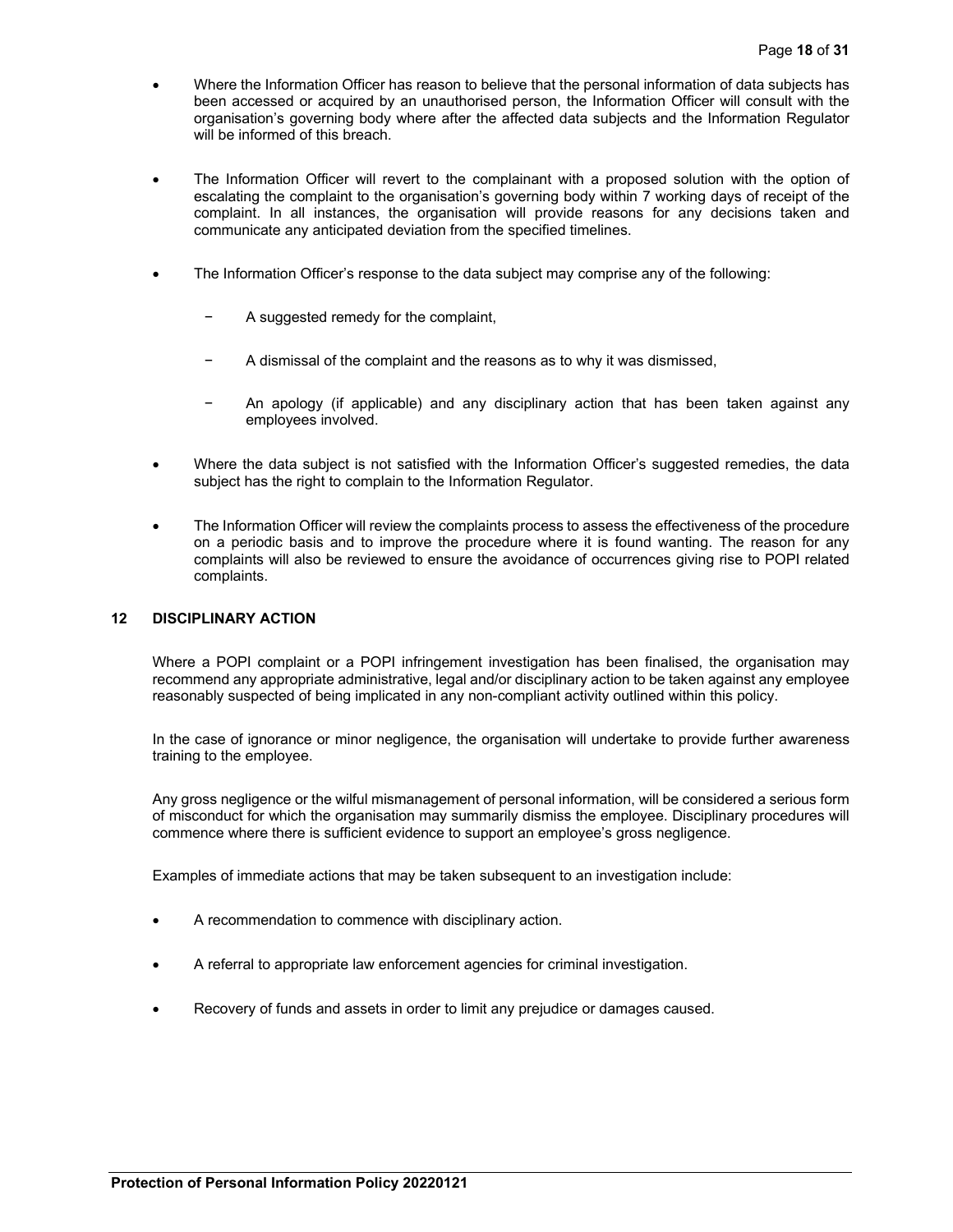# **ANNEXURE A: PERSONAL INFORMATION REQUEST FORM**

| PERSONAL INFORMATION REQUEST FORM |                                                                                                                                                                                                          |  |  |  |
|-----------------------------------|----------------------------------------------------------------------------------------------------------------------------------------------------------------------------------------------------------|--|--|--|
|                                   |                                                                                                                                                                                                          |  |  |  |
|                                   | Please submit the completed form to the Information Officer:                                                                                                                                             |  |  |  |
| Name                              |                                                                                                                                                                                                          |  |  |  |
| <b>Contact Number</b>             |                                                                                                                                                                                                          |  |  |  |
| Email Address:                    |                                                                                                                                                                                                          |  |  |  |
|                                   | Please be aware that we may require you to provide proof of identification prior to processing your request.<br>There may also be a reasonable charge for providing copies of the information requested. |  |  |  |
| A. Particulars of Data Subject    |                                                                                                                                                                                                          |  |  |  |
| Name & Surname                    |                                                                                                                                                                                                          |  |  |  |
| Identity Number:                  |                                                                                                                                                                                                          |  |  |  |
| Postal Address:                   |                                                                                                                                                                                                          |  |  |  |
| <b>Contact Number:</b>            |                                                                                                                                                                                                          |  |  |  |
| Email Address:                    |                                                                                                                                                                                                          |  |  |  |
| <b>B. Request</b>                 |                                                                                                                                                                                                          |  |  |  |
| I request the organisation to:    |                                                                                                                                                                                                          |  |  |  |
|                                   | (a) Inform me whether it holds any of my personal information                                                                                                                                            |  |  |  |
|                                   | (b) Provide me with a record or description of my personal information                                                                                                                                   |  |  |  |
| <b>C.</b> Instructions            |                                                                                                                                                                                                          |  |  |  |
|                                   |                                                                                                                                                                                                          |  |  |  |
|                                   |                                                                                                                                                                                                          |  |  |  |
|                                   |                                                                                                                                                                                                          |  |  |  |
|                                   |                                                                                                                                                                                                          |  |  |  |
|                                   |                                                                                                                                                                                                          |  |  |  |
|                                   |                                                                                                                                                                                                          |  |  |  |
|                                   |                                                                                                                                                                                                          |  |  |  |
|                                   |                                                                                                                                                                                                          |  |  |  |
|                                   |                                                                                                                                                                                                          |  |  |  |
|                                   |                                                                                                                                                                                                          |  |  |  |
|                                   |                                                                                                                                                                                                          |  |  |  |
|                                   |                                                                                                                                                                                                          |  |  |  |
| D. Signature Page                 |                                                                                                                                                                                                          |  |  |  |
|                                   |                                                                                                                                                                                                          |  |  |  |
|                                   |                                                                                                                                                                                                          |  |  |  |
|                                   |                                                                                                                                                                                                          |  |  |  |
| Signature                         |                                                                                                                                                                                                          |  |  |  |
|                                   |                                                                                                                                                                                                          |  |  |  |
|                                   |                                                                                                                                                                                                          |  |  |  |
| Date                              |                                                                                                                                                                                                          |  |  |  |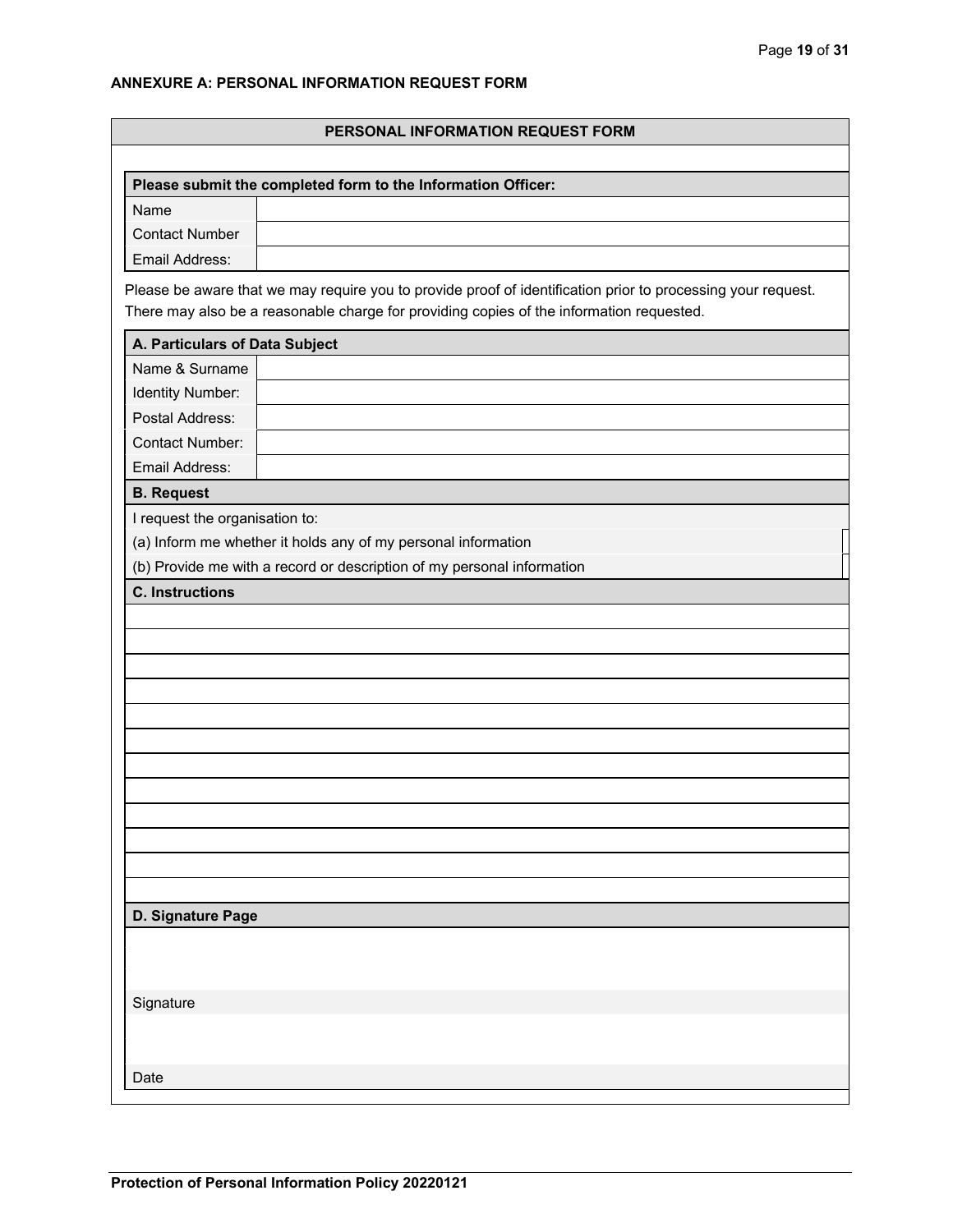# **ANNEXURE B: POPI COMPLAINT FORM**

| POPI COMPLAINT FORM                                                                                                                                                |                                                                                                            |  |  |
|--------------------------------------------------------------------------------------------------------------------------------------------------------------------|------------------------------------------------------------------------------------------------------------|--|--|
| We are committed to safeguarding your privacy and the confidentiality of your personal information and are bound<br>by the Protection of Personal Information Act. |                                                                                                            |  |  |
|                                                                                                                                                                    | Please submit your complaint to the Information Officer:                                                   |  |  |
| Name                                                                                                                                                               |                                                                                                            |  |  |
| <b>Contact Number</b>                                                                                                                                              |                                                                                                            |  |  |
| Email Address:                                                                                                                                                     |                                                                                                            |  |  |
| Information Regulator.                                                                                                                                             | Where we are unable to resolve your complaint, to your satisfaction you have the right to complaint to the |  |  |
|                                                                                                                                                                    | The Information Regulator: Adv. Pansy Tlakula                                                              |  |  |
|                                                                                                                                                                    | Physical Address: JD House, 27 Stiemens Street, Braamfontein, Johannesburg, 2001.                          |  |  |
| Email: complaints.IR@justice.gov.za                                                                                                                                |                                                                                                            |  |  |
|                                                                                                                                                                    | Website: http://www.justice.gov.za/inforeg/index.html                                                      |  |  |
| A. Particulars of Complainant                                                                                                                                      |                                                                                                            |  |  |
| Name & Surname                                                                                                                                                     |                                                                                                            |  |  |
| Identity Number:                                                                                                                                                   |                                                                                                            |  |  |
| Postal Address:                                                                                                                                                    |                                                                                                            |  |  |
| <b>Contact Number:</b>                                                                                                                                             |                                                                                                            |  |  |
| Email Address:                                                                                                                                                     |                                                                                                            |  |  |
| <b>B. Details of Complaint</b>                                                                                                                                     |                                                                                                            |  |  |
|                                                                                                                                                                    |                                                                                                            |  |  |
|                                                                                                                                                                    |                                                                                                            |  |  |
|                                                                                                                                                                    |                                                                                                            |  |  |
|                                                                                                                                                                    |                                                                                                            |  |  |
|                                                                                                                                                                    |                                                                                                            |  |  |
|                                                                                                                                                                    |                                                                                                            |  |  |
|                                                                                                                                                                    |                                                                                                            |  |  |
|                                                                                                                                                                    |                                                                                                            |  |  |
| <b>C. Desired Outcome</b>                                                                                                                                          |                                                                                                            |  |  |
|                                                                                                                                                                    |                                                                                                            |  |  |
|                                                                                                                                                                    |                                                                                                            |  |  |
|                                                                                                                                                                    |                                                                                                            |  |  |
|                                                                                                                                                                    |                                                                                                            |  |  |
|                                                                                                                                                                    |                                                                                                            |  |  |
| D. Signature Page                                                                                                                                                  |                                                                                                            |  |  |
|                                                                                                                                                                    |                                                                                                            |  |  |
|                                                                                                                                                                    |                                                                                                            |  |  |
|                                                                                                                                                                    |                                                                                                            |  |  |
| Signature:                                                                                                                                                         |                                                                                                            |  |  |
|                                                                                                                                                                    |                                                                                                            |  |  |
|                                                                                                                                                                    |                                                                                                            |  |  |
| Date                                                                                                                                                               |                                                                                                            |  |  |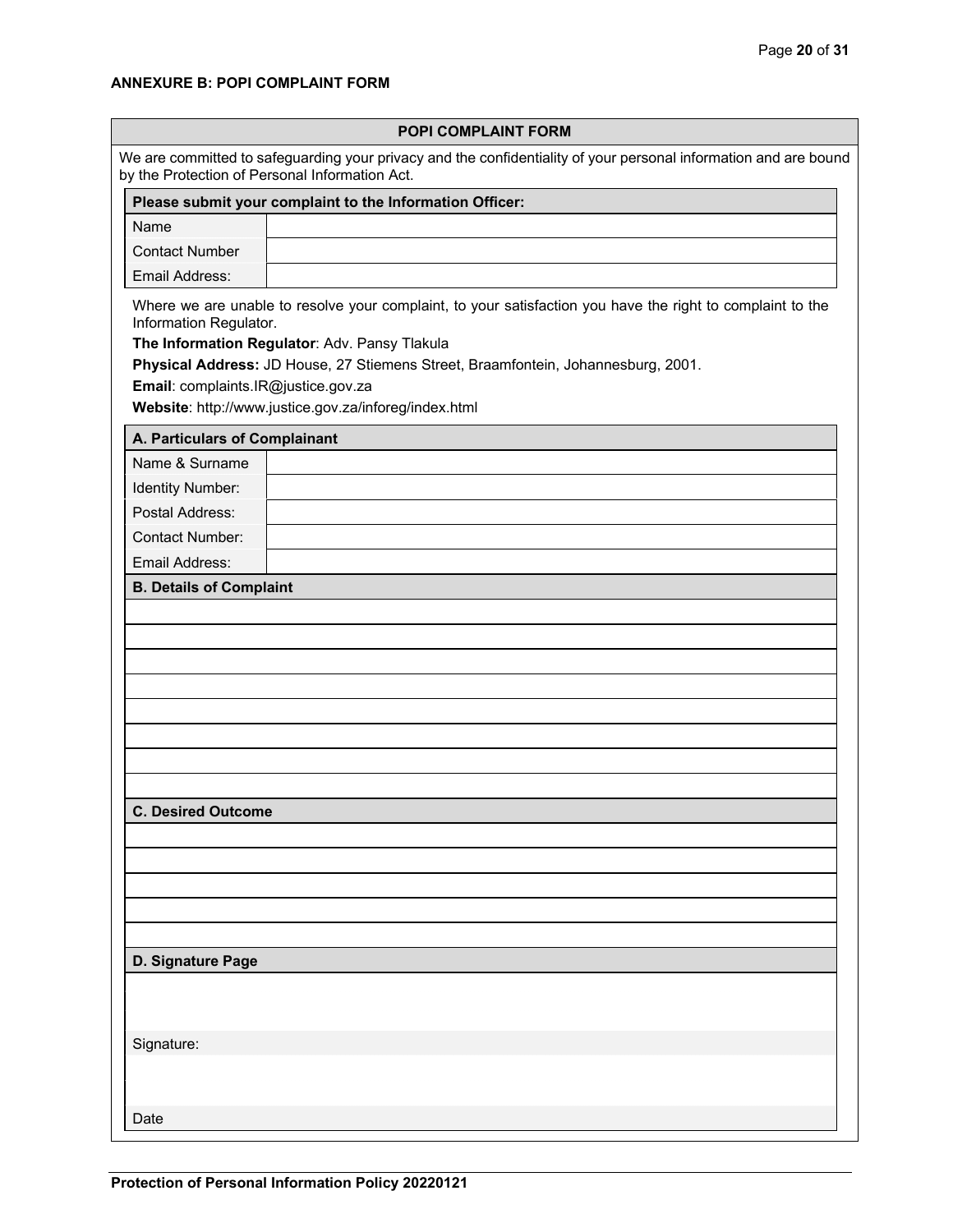## **ANNEXURE C: POPIA PRIVACY NOTICE**

# **POPIA PRIVACY NOTICE**

We understand that your personal information is important to you and that you may be apprehensive about disclosing it. Your privacy is just as important to us and we are committed to safeguarding and processing your information in a lawful manner.

We also want to make sure that you understand how and for what purpose we process your information. If for any reason you think that your information is not processed in a correct manner, or that your information is being used for a purpose other than that for what it was originally intended, you can contact our Information Officer.

You can request access to the information we hold about you at any time and if you think that we have outdated information, please request us to update or correct it.

| <b>Our Information Officer's Contact Details</b> |                      |  |
|--------------------------------------------------|----------------------|--|
| Name                                             | Helio Baptista e Sa  |  |
| <b>Contact Number</b>                            | 0117459000           |  |
| Email Address:                                   | helio@afscenta.co.za |  |

### **Our details**

- ASE Support Services (Pty) Ltd & UniQ Benefit Solutions (Pty) Ltd
- Physical Address: Block B,28 Sloan Street Bryanston, 2191
- Mobile: 0117459000
- Organisation E-mail address: helio@afscenta.co.za

## **The source of collection of your personal information**

We collect personal information directly / indirectly from the following data subjects:

- Prospective clients who enquire about our financial services
- Clients who have appointed the representative as their broker
- Policyholders who enter into a policy with an insurer via the Organisation

Personal information is collected directly/ indirectly from you through the completion of the application form and Payroll information from member groups. The organisation does not collect directly or indirectly and information from individual members in the open market. All member groups are also governed by POPI and member information is only collected for the providing and managing of the respective employee benefits provided. These forms are completed either electronically or in hard copy. You may also be requested to provide your personal information during your consultation with a representative.

We may also collect information about you from other sources such as external third parties and from cookies on our website.

### **Law authorising or requiring collecting of the personal information**

As an authorised financial services provider, we are obligated in terms of the following legislation to collect your personal information insofar as it relates to the rendering of the relevant financial services to you:

- Financial Advisory and Intermediaries Services Act 37 of 2002;
- Financial Intelligence Centre Act 38 of 2001;
- Insurance Act 18 of 2017;
- Short-Term Insurance Act 53 of 1998;
- Long-Term Insurance Act 52 of 1998;
- Pension Fund Act 24 of 1956

### **Purpose for Processing your Information**

We collect, hold, use and disclose your personal information mainly to provide you with access to the services and products that we provide. We will only process your information for a purpose you would reasonably expect, including: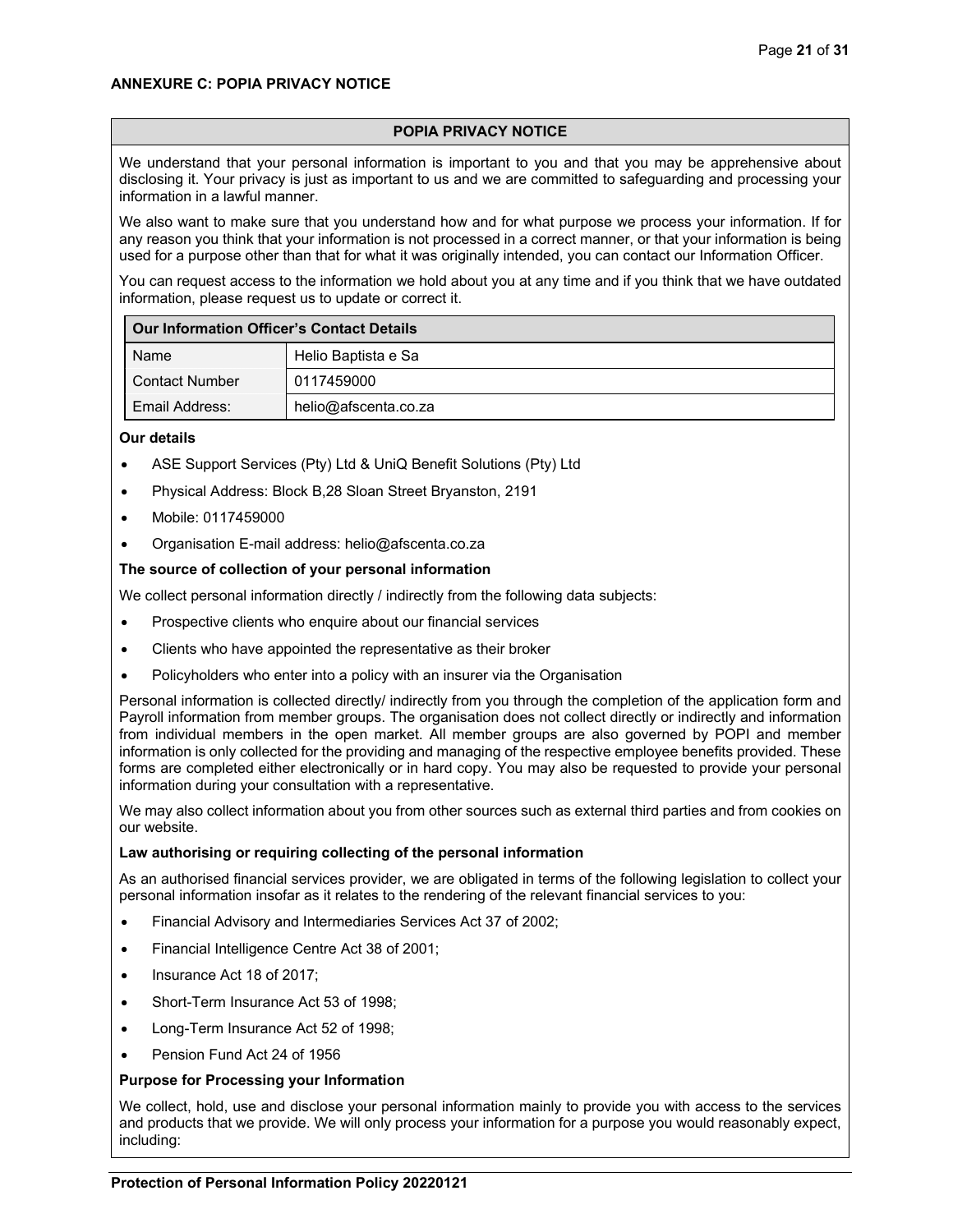- Complying with the obligations contained in the contract concluded between yourself and the organisation.
- To verify your identity and to conduct credit reference searches.
- To notify you of new products or developments that may be of interest to you.
- To confirm, verify and update your details.
- To comply with any legal and regulatory requirements.

Some of your information that we hold may include, your first and last name, email address, a home, postal or other physical address, other contact information, your title, birth date, gender, occupation, qualifications, past employment, residency status, your investments, assets, liabilities, insurance, income, expenditure, family history, medical information and your banking details.

### **Third parties and your personal information**

We may need to share your information to third parties provide advice, reports, analyses, products or services that you have requested. Where we share your information, we will take all precautions to ensure that the third party will treat your information with the same level of protection as required by us.

These third parties may include:

- Your employer (where applicable);
- Analytics and search engine providers assisting in the enhancement of our websites;
- Information Technology specialists assisting us with data storage, security, processing, analytics, etc.;
- Auditors of the Organisation;
- Regulatory or governmental authorities;
	- If you have entered into a Long and Short term insurance, the Organisation may share your information as part of its statutory and reporting obligations with IFS Financial Services (Pty) Ltd
	- − If you have entered into a Pension Fund Benefits, Health Services Benefits , the Organisation may share your information as part of its statutory and reporting obligations with attooh health and Wealth (Pty) Ltd

### **Complaints and Objections**

As a data subject, you have the right to  $-$ 

- Request that we confirm, free of charge, whether or not we hold personal information about you;
- Request that we provide you with a description of the personal information we hold about you, and to explain why and how it is being processed (please complete Annexure A);
- Request that we consider your objections to the processing of your personal information (please complete Annexure B);
- Lodge a complaint with the Information Regulator (please complete Annexure B).

## **The Information Regulator**

In the event that your personal information has not been processed in accordance with the POPI Act and the principles set out above, you have the right to lodge a complaint with the Information Regulator.

For further information regarding the complaints process, please visit the website of the Information Regulator, as indicated below.

Alternatively, you may contact the Information Regulator for further assistance:

The Information Regulator: Adv. Pansy Tlakula

Physical Address: JD House, 27 Stiemens Street, Braamfontein, Johannesburg, 2001

Email: complaints.IR@justice.gov.za

Website: https://www.justice.gov.za/inforeg/index.html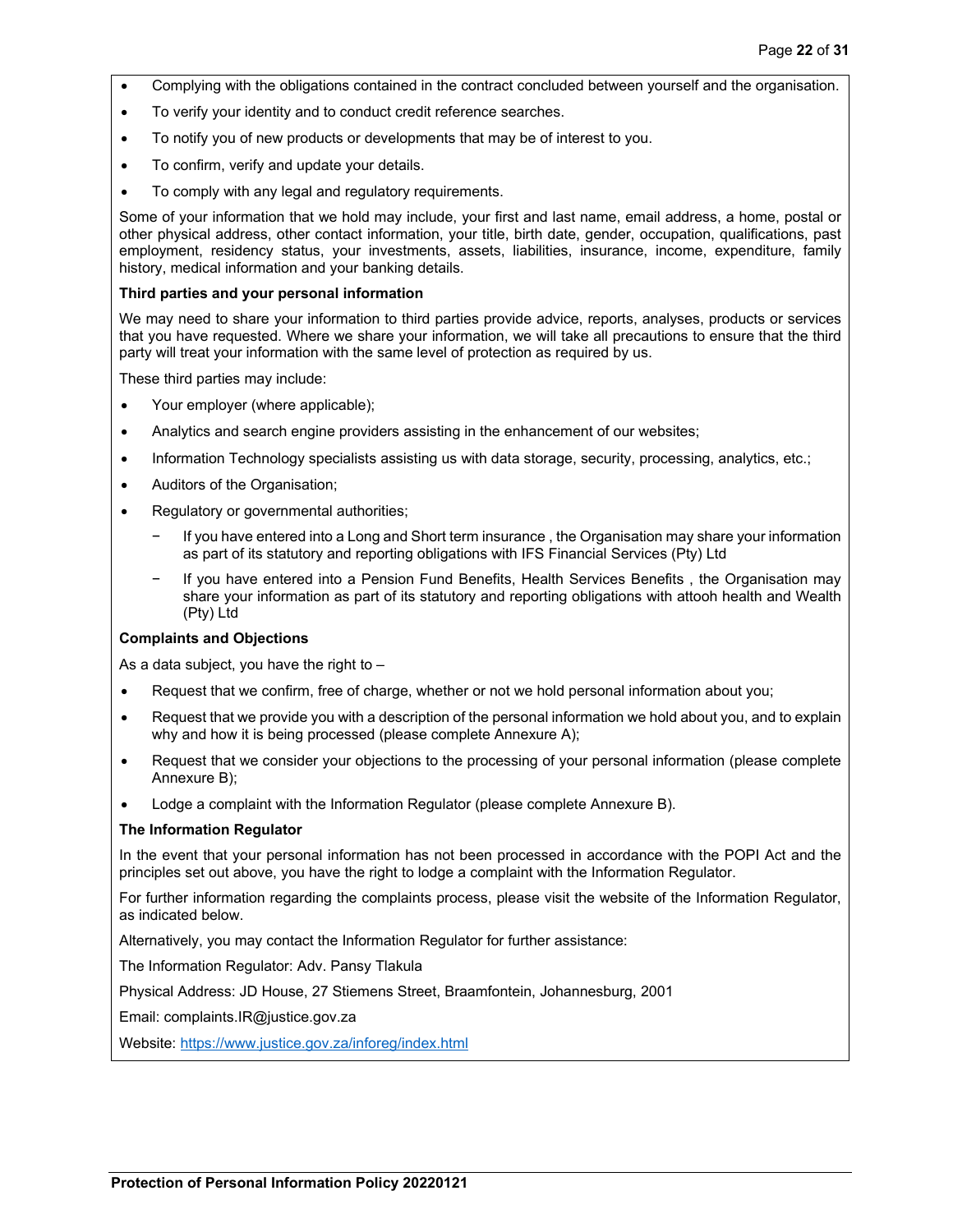#### **EMPLOYEE CONSENT AND CONFIDENTIALITY CLAUSE**

- "Personal Information" (PI) shall mean the race, gender, sex, pregnancy, marital status, national or ethnic origin, colour, sexual orientation, age, physical or mental health, disability, religion, conscience, belief, culture, language and birth of a person; information relating to the education or the medical, financial, criminal or employment history of the person; any identifying number, symbol, email address, physical address, telephone number, location information, online identifier or other particular assignment to the person; the biometric information of the person; the personal opinions, views or preferences of the person; correspondence sent by the person that is implicitly or explicitly of a private or confidential nature or further correspondence that would reveal the contents of the original correspondence; the views or opinions of another individual about the person whether the information is recorded electronically or otherwise.
- "POPIA" shall mean the Protection of Personal Information Act 4 of 2013 as amended from time to time.
- The employer undertakes to process the PI of the employee only in accordance with the conditions of lawful processing as set out in terms of POPIA and in terms of the employer's relevant policy available to the employee on request and only to the extent that it is necessary to discharge its obligations and to perform its functions as an employer and within the framework of the employment relationship and as required by South African law.
- The employee acknowledges that the collection of his/her PI is both necessary and requisite as a legal obligation, which falls within the scope of execution of the legal functions and obligations of the employer. The employee therefore irrevocably and unconditionally agrees:
	- That he/she is notified of the purpose and reason for the collection and processing of his or her PI insofar as it relates to the employer's discharge of its obligations and to perform its functions as an employer.
	- That he/she consents and authorises the employer to undertake the collection, processing and further processing of the employee's PI by the employer for the purposes of securing and further facilitating the employee's employment with the employer.
	- − Without derogating from the generality of the aforementioned, the employee consents to the employer's collection and processing of PI pursuant to any of the employer's Internet, Email and Interception policies in place insofar as PI of the employee is contained in relevant electronic communications.
	- To make available to the employer all necessary PI required by the employer for the purpose of securing and further facilitating the employee's employment with the employer.
	- To absolve the employer from any liability in terms of POPIA for failing to obtain the employee's consent or to notify the employee of the reason for the processing of any of the employee's PI.
	- − To the disclosure of his/her PI by the employer to any third party, where the employer has a legal or contractual duty to disclose such PI.
	- The employee further agrees to the disclosure of his/her PI for any reason enabling the employer to carry out or to comply with any business obligation the employer may have or to pursue a legitimate interest of the employer in order for the employer to perform its business on a day to day basis.
	- The employee authorises the employer to transfer his/her PI outside of the Republic of South Africa for any legitimate business purpose of the employer within the international community. The employer undertakes not to transfer or disclose his/her PI unless it is required for its legitimate business requirements and shall comply strictly with legislative stipulations in this regard.
- The employee acknowledges that during the course of the performance of his/her services, he/she may gain access to and become acquainted with the personal information of certain clients, suppliers and other employees. The employee will treat personal information as a confidential business asset and agrees to respect the privacy of clients, suppliers and other employees.
- To the extent that he/she is exposed to or insofar as PI of other employees or third parties are disclosed to him/her, the employee hereby agree to be bound by appropriate and legally binding confidentiality and nonusage obligations in relation to the PI of third parties or employees.
- Employees may not directly or indirectly, utilise, disclose or make public in any manner to any person or third party, either within the organisation or externally, any personal information, unless such information is already publicly known or the disclosure is necessary in order for the employee or person to perform his or her duties on behalf of the employer.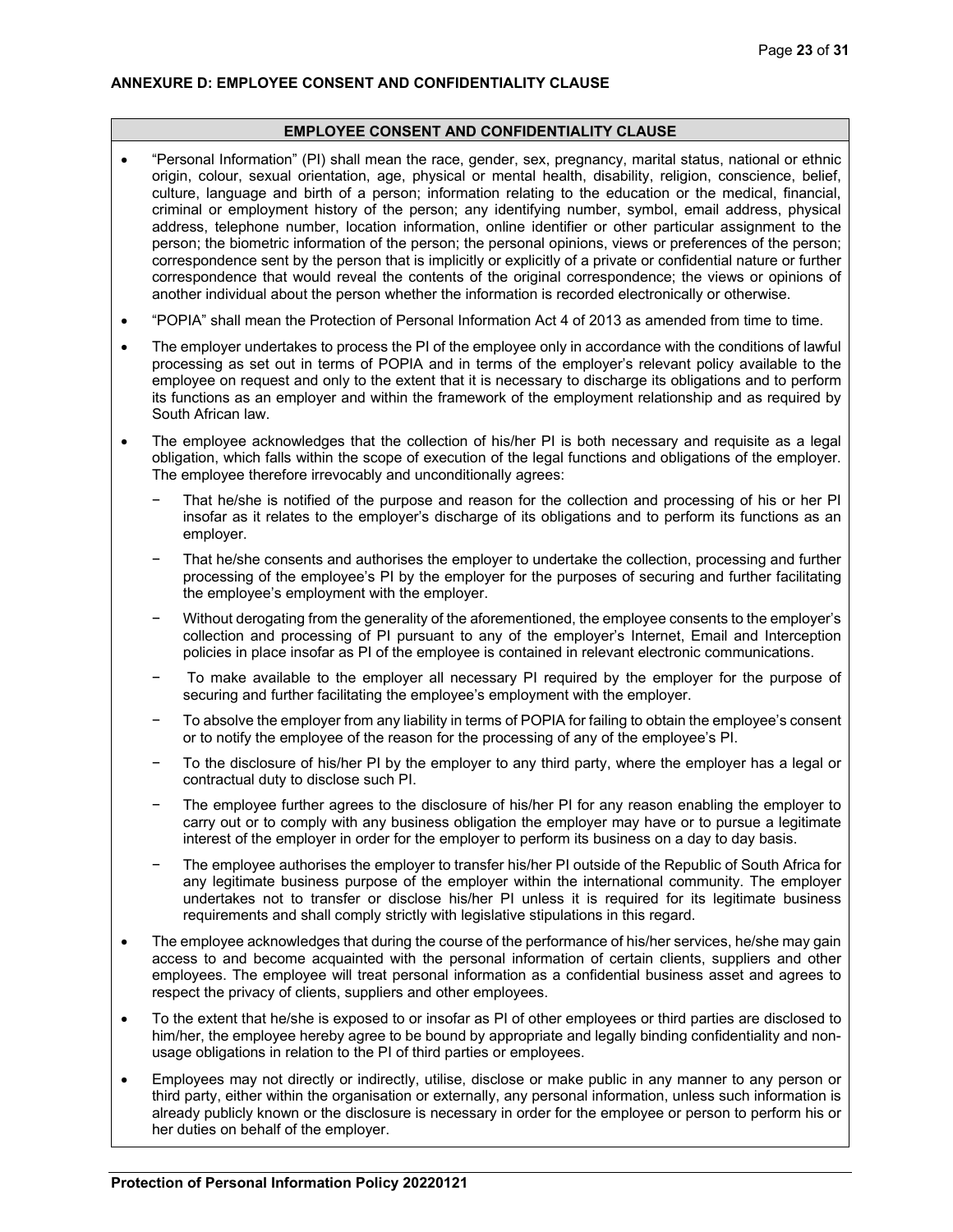## **ANNEXURE E: SLA CONFIDENTIALITY CLAUSE**

## **SLA CONFIDENTIALITY CLAUSE**

- "Personal Information" (PI) shall mean the race, gender, sex, pregnancy, marital status, national or ethnic origin, colour, sexual orientation, age, physical or mental health, disability, religion, conscience, belief, culture, language and birth of a person; information relating to the education or the medical, financial, criminal or employment history of the person; any identifying number, symbol, email address, physical address, telephone number, location information, online identifier or other particular assignment to the person; the biometric information of the person; the personal opinions, views or preferences of the person; correspondence sent by the person that is implicitly or explicitly of a private or confidential nature or further correspondence that would reveal the contents of the original correspondence; the views or opinions of another individual about the person whether the information is recorded electronically or otherwise.
- "POPIA" shall mean the Protection of Personal Information Act 4 of 2013 as amended from time to time.
- The parties acknowledge that for the purposes of this agreement that the parties may come into contact with, or have access to PI and other information that may be classified, or deemed as private or confidential and for which the other party is responsible. Such PI may also be deemed or considered as private and confidential as it relates to any third party who may be directly or indirectly associated with this agreement. Further, it is acknowledged and agreed by the parties that they have the necessary consent to share or disclose the PI and that the information may have value.
- The parties agree that they will at all times comply with POPIA's Regulations and Codes of Conduct and that it shall only collect, use and process PI it comes into contact with pursuant to this agreement in a lawful manner, and only to the extend required to execute the services, or to provide the goods and to perform their respective obligations in terms of this agreement.
- The parties agree that it shall put in place, and at all times maintain, appropriate physical, technological and contractual security measures to ensure the protection and confidentiality of PI that it, or its employees, its contractors or other authorised individuals comes into contact with pursuant to this agreement.
- Unless so required by law, the parties agree that it shall not disclose any PI as defined in POPIA to any third party without the prior written consent of the other party, and notwithstanding anything to the contrary contained herein, shall any party in no manner whatsoever transfer any PI out of the Republic of South Africa.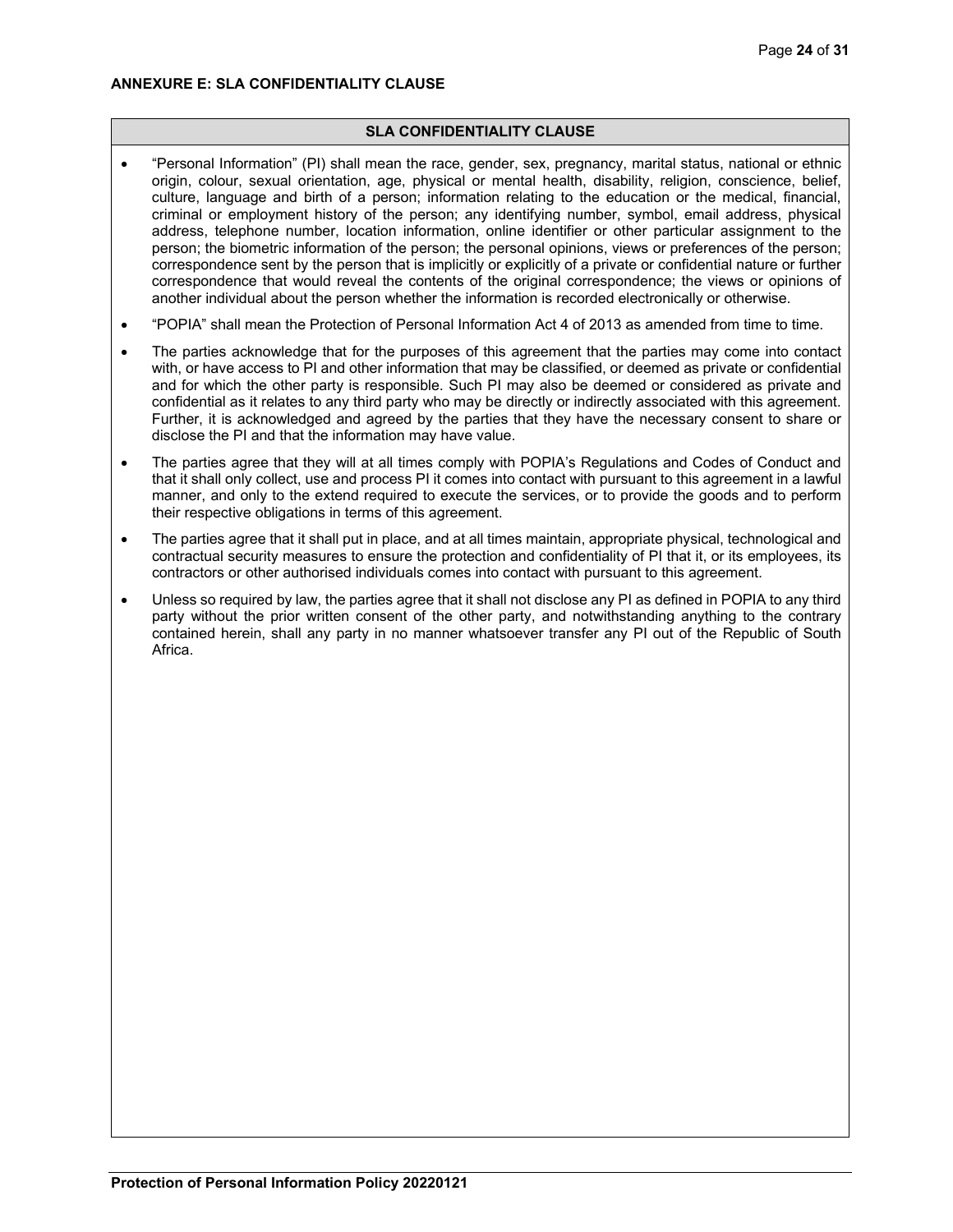#### **DEPUTY / INFORMATION OFFICER APPOINTMENT LETTER**

I herewith and with immediate effect appoint you as the Information Officer as required by the Protection of Personal Information Act (Act 4 of 2013). This appointment may at any time be withdrawn or amended in writing.

You are entrusted with the following responsibilities:

- Taking steps to ensure the organisation's reasonable compliance with the provision of POPIA.
- Keeping the governing body updated about the organisation's information protection responsibilities under POPIA. For instance, in the case of a security breach, the Information Officer must inform and advise the governing body of their obligations pursuant to POPIA.
- Continually analysing privacy regulations and aligning them with the organisation's personal information processing procedures. This will include reviewing the organisation's information protection procedures and related policies.
- Ensuring that POPI Audits are scheduled and conducted on a regular basis.
- Ensuring that the organisation makes it convenient for data subjects who want to update their personal information or submit POPI related complaints to the organisation, to do so. For instance, maintaining a "contact us" facility on the organisation's website.
- Approving any contracts entered into with operators, employees and other third parties which may have an impact on the personal information held by the organisation. This will include overseeing the amendment of the organisation's employment contracts and other service level agreements.
- Encouraging compliance with the conditions required for the lawful processing of personal information.
- Ensuring that employees and other persons acting on behalf of the organisation are fully aware of the risks associated with the processing of personal information and that they remain informed about the organisation's security controls.
- Organising and overseeing the awareness training of employees and other individuals involved in the processing of personal information on behalf of the organisation.
- Addressing employees' POPIA related questions.
- Addressing all POPIA related requests and complaints made by the organisation's data subjects.
- Working with the Information Regulator in relation to any ongoing investigations. The Information Officers will therefore act as the contact point for the Information Regulator authority on issues relating to the processing of personal information and will consult with the Information Regulator where appropriate, with regard to any other matter.
- Ensuring that a compliance framework is developed, implemented, monitored and maintained.
- Ensuring that a personal information impact assessment is done to ensure that adequate measures and standards exist in order to comply with the conditions for the lawful processing of personal information.
- Ensure that a manual is developed, monitored, maintained and made available as prescribed in sections 14 and 51 of the Promotion of Access to Information Act, 2000 (Act No. 2 of 2000).
- Ensure that internal measures are developed together with adequate systems to process requests for information or access thereto.
- Ensure that internal awareness sessions are conducted regarding the provisions of the Act, regulations made in terms of the Act, codes of conduct, or information obtained from the Regulator.
- The information officer shall upon request by any person, provide copies of the manual to that person upon the payment of a fee to be determined by the Regulator from time to time.

| I hereby accept the appointment as Deputy / Information Officer |                     |       |                  |
|-----------------------------------------------------------------|---------------------|-------|------------------|
| Name & Surname:                                                 | Helio Baptista e Sa |       |                  |
| Signature:                                                      | SAS                 | Date: | 01 November 2021 |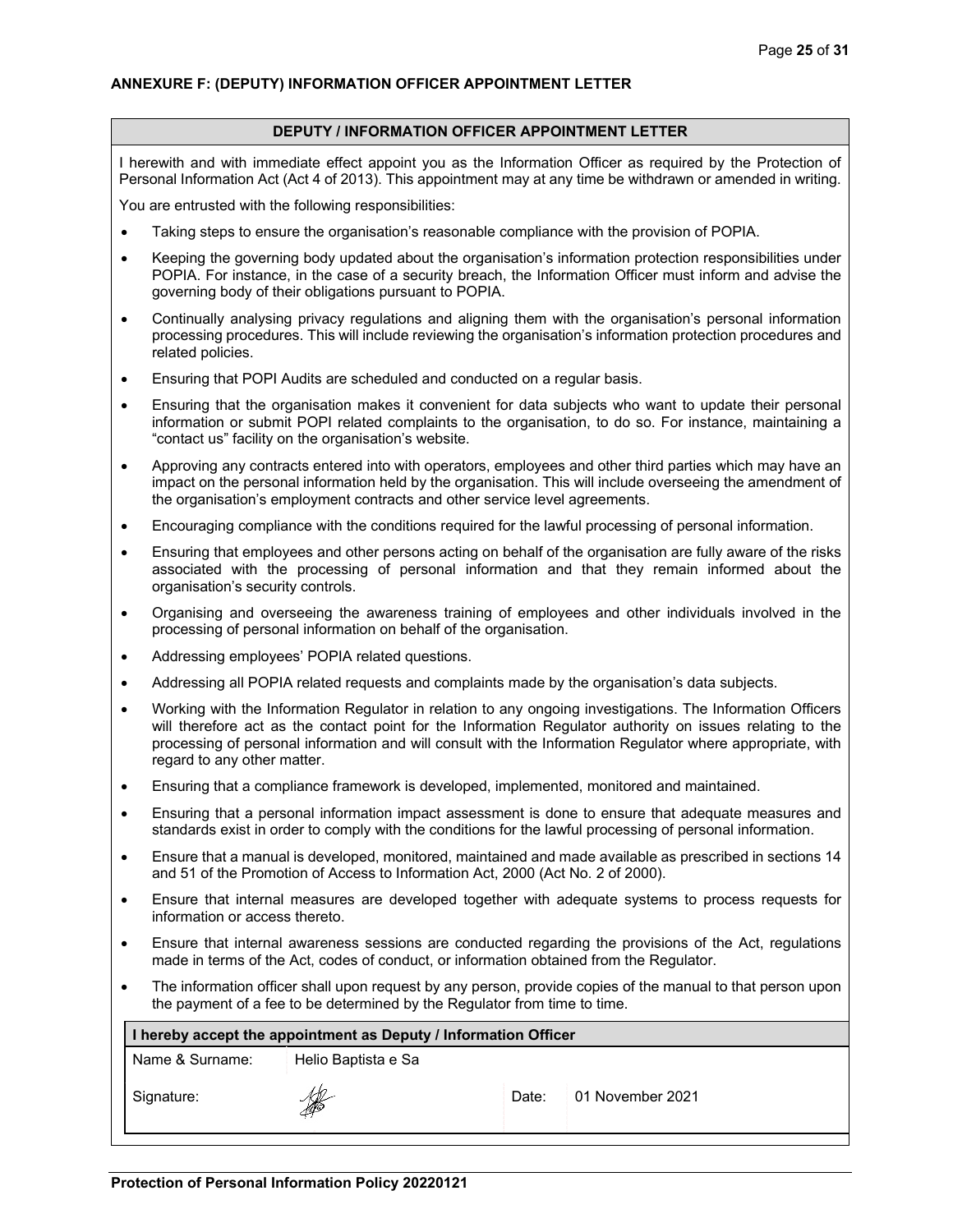## FORM<sub>1</sub> OBJECTION TO THE PROCESSING OF PERSONAL INFORMATION IN TERMS OF SECTION 11(3) OF THE PROTECTION OF PERSONAL INFORMATION ACT, 2013 (ACT NO. 4 OF 2013)

# REGULATIONS RELATING TO THE PROTECTION OF PERSONAL INFORMATION, 2018 [Regulation 2]

Note:

- Affidavits or other documentary evidence as applicable in support of the objection may be 1. attached.
- $2.$ If the space provided for in this Form is inadequate, submit information as an Annexure to this Form and sign each page.
- $3.$ Complete as is applicable.

| A                                                                  | <b>DETAILS OF DATA SUBJECT</b>                                                                                   |
|--------------------------------------------------------------------|------------------------------------------------------------------------------------------------------------------|
| Name(s) and<br>sumame/ registered<br>name of data subject:         |                                                                                                                  |
| Unique Identifier/<br><b>Identity Number</b>                       |                                                                                                                  |
| Residential, postal or<br>business address:                        |                                                                                                                  |
|                                                                    | Code (                                                                                                           |
| Contact number(s):                                                 |                                                                                                                  |
| Fax number / E-mail<br>address:                                    |                                                                                                                  |
| B                                                                  | <b>DETAILS OF RESPONSIBLE PARTY</b>                                                                              |
| Name(s) and<br>sumame/ Registered<br>name of responsible<br>party: |                                                                                                                  |
| Residential, postal or<br>business address:                        |                                                                                                                  |
|                                                                    |                                                                                                                  |
|                                                                    | Code (                                                                                                           |
| Contact number(s):                                                 |                                                                                                                  |
| Fax number/ E-mail<br>address:                                     |                                                                                                                  |
| c                                                                  | REASONS FOR OBJECTION IN TERMS OF SECTION 11(1)(d) to (f) (Please<br>provide detailed reasons for the objection) |
|                                                                    |                                                                                                                  |
|                                                                    |                                                                                                                  |

This gazette is also available free online at www.gpwonline.co.za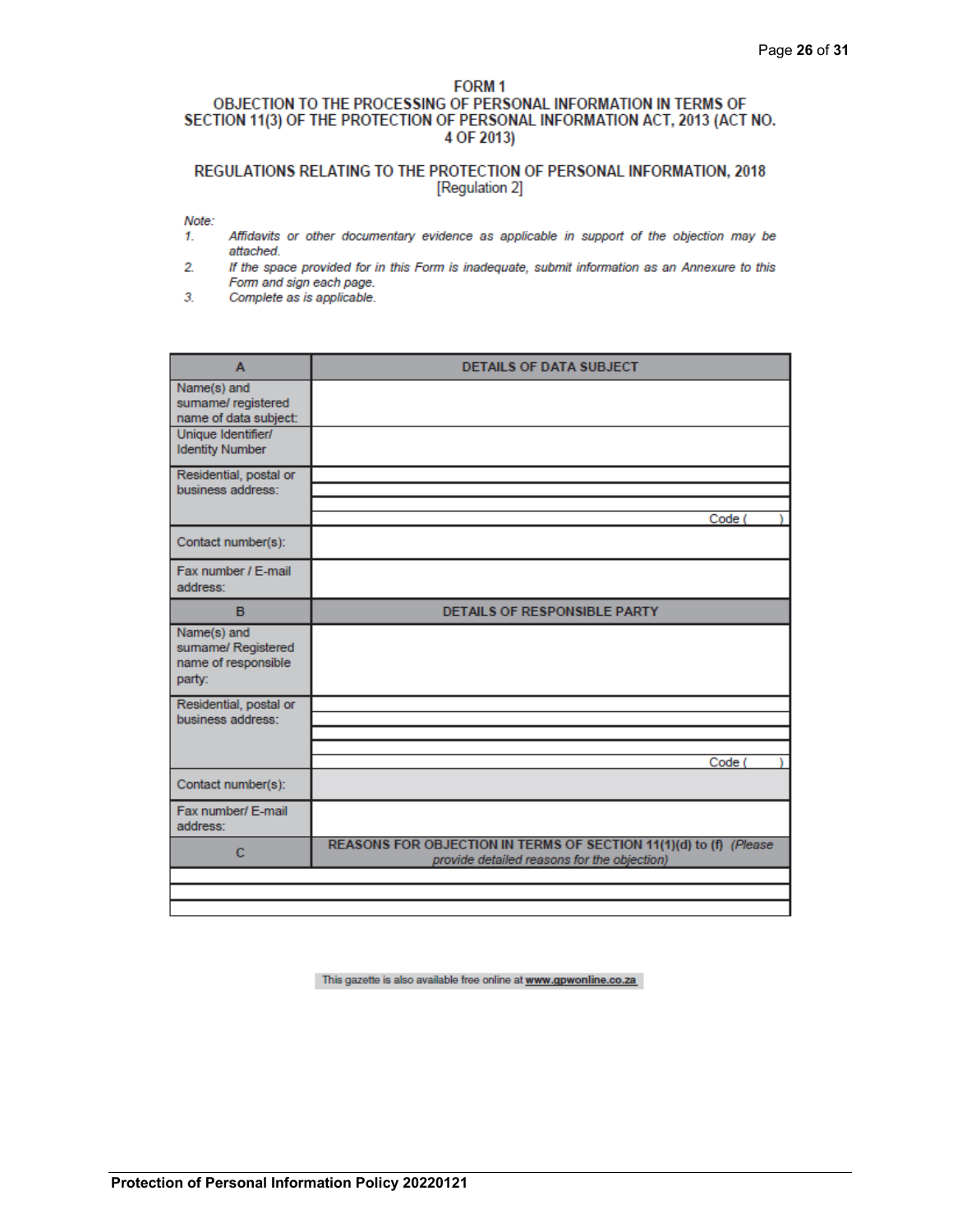# FORM<sub>2</sub>

### REQUEST FOR CORRECTION OR DELETION OF PERSONAL INFORMATION OR DESTROYING OR DELETION OF RECORD OF PERSONAL INFORMATION IN TERMS OF SECTION 24(1) OF THE PROTECTION OF PERSONAL INFORMATION ACT, 2013 (ACT NO. 4 OF 2013)

# REGULATIONS RELATING TO THE PROTECTION OF PERSONAL INFORMATION, 2018 [Regulation 3]

Note:

- 1. Affidavits or other documentary evidence as applicable in support of the request may be attached.  $\overline{2}$ . If the space provided for in this Form is inadequate, submit information as an Annexure to this
- Form and sign each page.
- $3<sub>1</sub>$ Complete as is applicable.

Mark the appropriate box with an "x". **Request for:** 



Correction or deletion of the personal information about the data subject which is in possession or under the control of the responsible party.



Destroying or deletion of a record of personal information about the data subject which is in possession or under the control of the responsible party and who is no longer authorised to retain the record of information.

| A                                                                | DETAILS OF THE DATA SUBJECT  |        |
|------------------------------------------------------------------|------------------------------|--------|
| Name(s) and sumame /<br>registered name of data<br>subject:      |                              |        |
| Unique identifier/<br><b>Identity Number:</b>                    |                              |        |
| Residential, postal or<br>business address:                      |                              | Code ( |
| Contact number(s):                                               |                              |        |
| Fax number/E-mail<br>address:                                    |                              |        |
| B                                                                | DETAILS OF RESPONSIBLE PARTY |        |
| Name(s) and sumame /<br>registered name of<br>responsible party: |                              |        |
| Residential, postal or<br>business address:                      |                              |        |
| Contact number(s):                                               |                              | Code ( |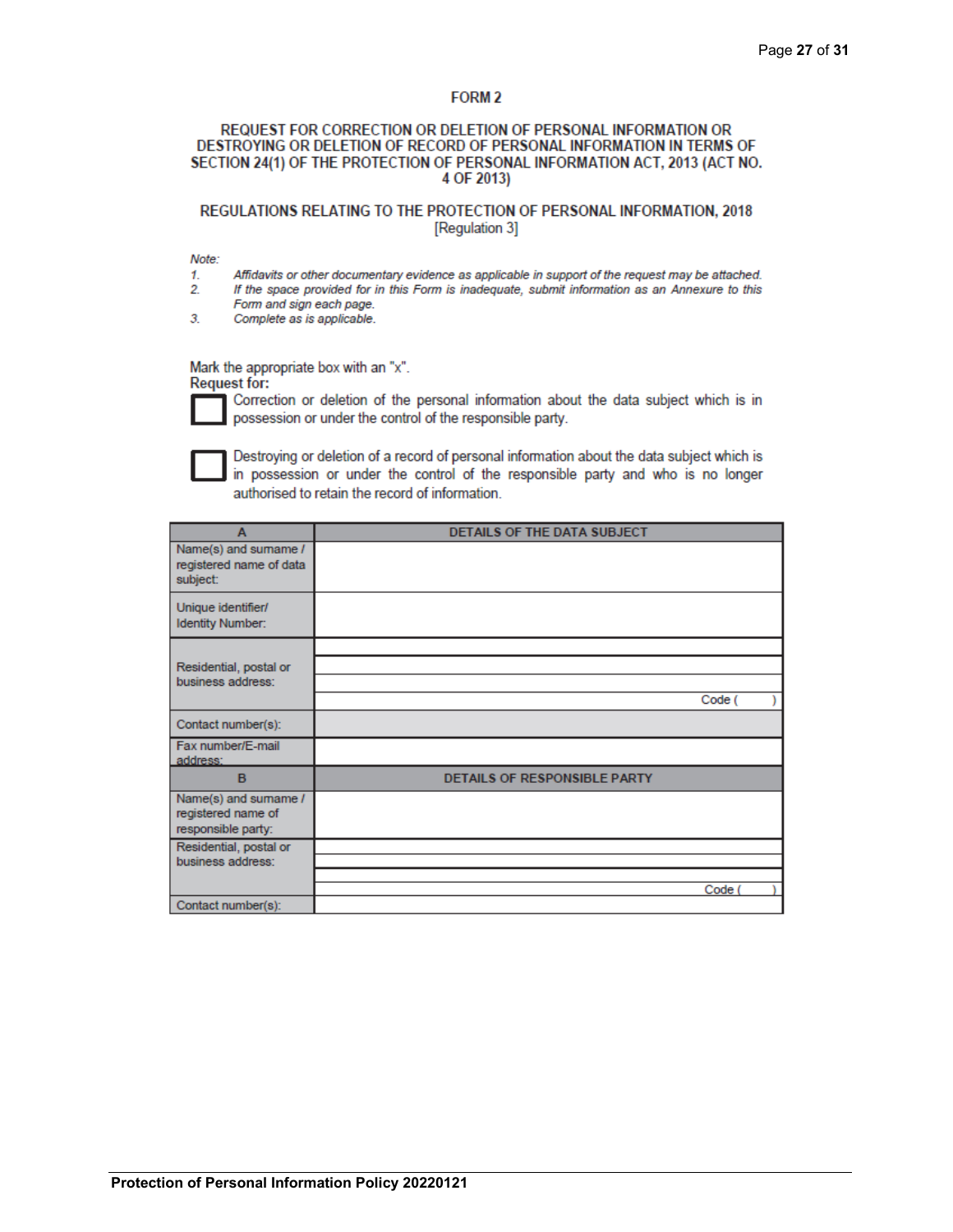| Fax number/ E-mail |                                                                                                                                                                                                                                                                                                                                                                                                                                                                                   |
|--------------------|-----------------------------------------------------------------------------------------------------------------------------------------------------------------------------------------------------------------------------------------------------------------------------------------------------------------------------------------------------------------------------------------------------------------------------------------------------------------------------------|
| address:<br>c      | <b>INFORMATION TO BE CORRECTED/DELETED/ DESTRUCTED/ DESTROYED</b>                                                                                                                                                                                                                                                                                                                                                                                                                 |
|                    |                                                                                                                                                                                                                                                                                                                                                                                                                                                                                   |
|                    |                                                                                                                                                                                                                                                                                                                                                                                                                                                                                   |
|                    |                                                                                                                                                                                                                                                                                                                                                                                                                                                                                   |
|                    |                                                                                                                                                                                                                                                                                                                                                                                                                                                                                   |
|                    |                                                                                                                                                                                                                                                                                                                                                                                                                                                                                   |
| D                  | REASONS FOR *CORRECTION OR DELETION OF THE PERSONAL<br>INFORMATION ABOUT THE DATA SUBJECT IN TERMS OF SECTION 24(1)(a)<br>WHICH IS IN POSSESSION OR UNDER THE CONTROL OF THE<br><b>RESPONSIBLE PARTY; and or</b><br><b>REASONS FOR *DESTRUCTION OR DELETION OF A RECORD OF PERSONAL</b><br>INFORMATION ABOUT THE DATA SUBJECT IN TERMS OF SECTION 24(1)(b)<br>WHICH THE RESPONSIBLE PARTY IS NO LONGER AUTHORISED TO RETAIN.<br>(Please provide detailed reasons for the request) |
|                    |                                                                                                                                                                                                                                                                                                                                                                                                                                                                                   |
|                    |                                                                                                                                                                                                                                                                                                                                                                                                                                                                                   |
|                    |                                                                                                                                                                                                                                                                                                                                                                                                                                                                                   |
|                    |                                                                                                                                                                                                                                                                                                                                                                                                                                                                                   |
|                    |                                                                                                                                                                                                                                                                                                                                                                                                                                                                                   |